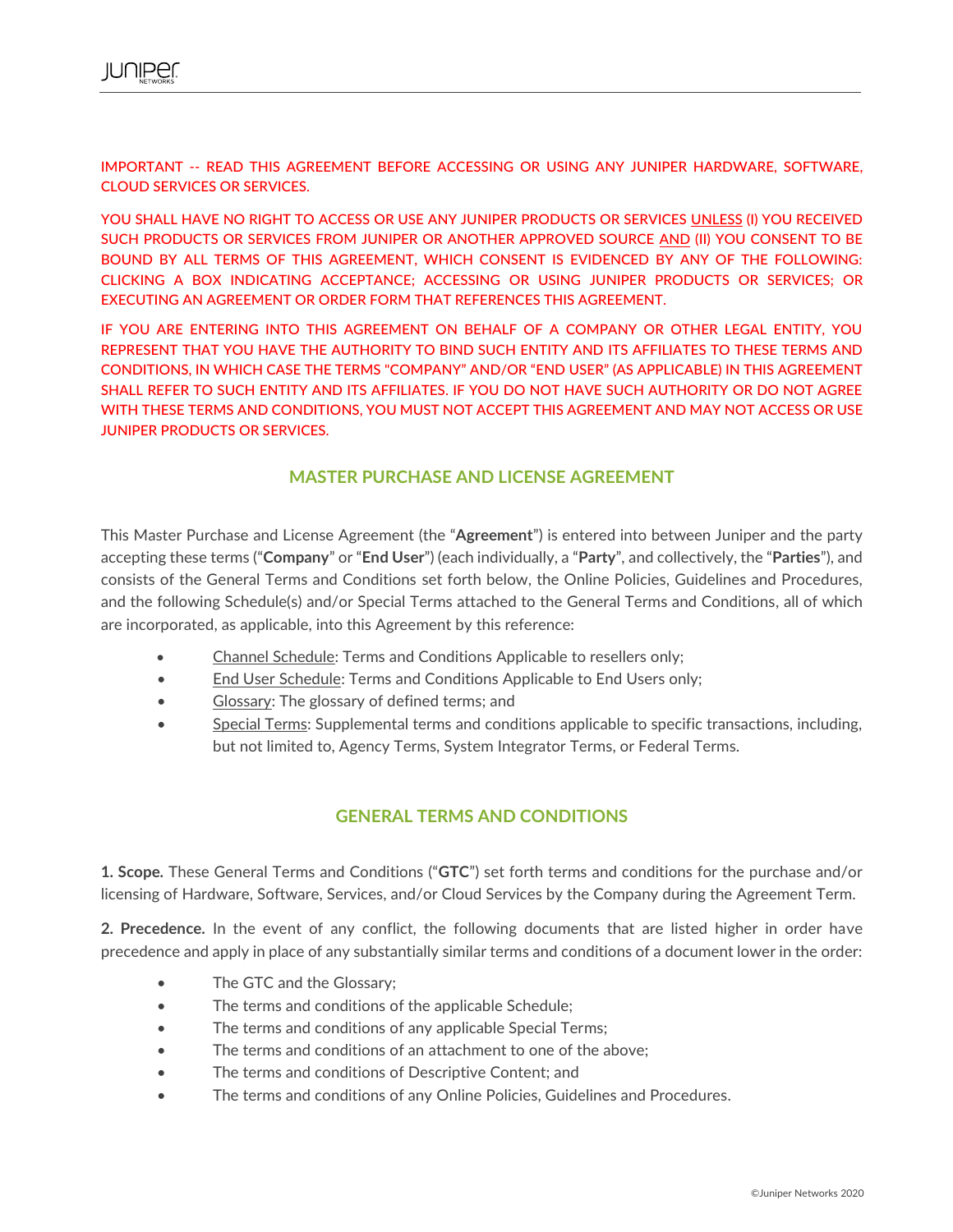**3. Term.** This Agreement is effective from the date of Company's acceptance (the "**Effective Date**") and will have an initial term until the twelve (12) months immediately following the Effective Date ("**Initial Term**"). After the Initial Term, this Agreement shall automatically renew for successive one-year terms ("**Renewal Term**") (collectively, the "**Agreement Term**"); unless, however, before this Agreement automatically renews, either party gives no less than ninety (90) days' notice to the other party, that the Agreement will terminate at end of the then current-term.

#### **4. Transactional Terms.**

The following terms apply as indicated within the applicable Schedule(s).

a) Payment. All payments due hereunder must be made net thirty (30) days from the date of invoice. Juniper may require other payment arrangements and may further require a credit check. Unless otherwise stated herein, payments shall be made in U.S. dollars. Accounts past due are subject to a monthly charge of 1.5% or the maximum amount permitted by law, whichever is less, based on the outstanding overdue balance.

b) Ordering. Company must comply with the Purchase Order Requirements. Company's non-compliance with the Purchase Order Requirements may result in Juniper's rejection of Company's Purchase Order. Juniper will confirm its ability to meet Company's requested delivery dates or propose alternative dates. The planned delivery date is referred to as the "**Scheduled Delivery Date**."

c) Cancellations and Rescheduling. Unless revisions are required by Juniper, Company may not cancel, reschedule, or otherwise modify Purchase Orders, in whole or in part, less than thirty (30) days prior to the Scheduled Delivery Date. Should a request for a cancellation or rescheduling received thirty (30) days or less prior to the Scheduled Delivery Date be approved by Juniper (in its sole discretion), the Hardware, Software, Cloud Services and/or Services will be subject to an order cancellation charge equal to ten percent (10%) of the purchase price.

d) Delivery. Except for purchases made indirectly through Authorized Resellers, Company understands and agrees that the terms below in this Section, as supplemented by the additional delivery terms posted in the Shipping Terms Exhibit as set forth at<https://www.juniper.net/Shipping-Terms-Exhibit> (the "**Shipping Terms Exhibit**"), are the sole and exclusive terms of delivery and supersede all additional or inconsistent terms of any Purchase Order or other ordering document.

e) Taxes. All prices payable under this Agreement are exclusive of Taxes and are paid net of any applicable withholding tax. The Company shall be responsible for paying Taxes arising from purchases of Hardware, Software, Cloud Services and/or Service. If applicable, valid exemption documentation for each taxing jurisdiction shall be provided to Juniper prior to invoicing. The Company shall: (i) promptly notify Juniper if its exemption is revoked or modified; (ii) render reasonable assistance to Juniper by promptly providing valid tax receipts and other required documentation of the payment of any withholding taxes; (iii) promptly provide any applications for reduced tax rates; and (iv) promptly notify and assist Juniper in any audit or tax proceeding, related to transactions hereunder; (v) comply with all applicable tax laws and regulations; and (vi), fully indemnify, defend and otherwise pay or reimburse Juniper for all costs and damages related to any liability incurred by Juniper as a result of the Company's non-compliance or delay with its responsibilities herein. Neither party shall be liable for taxes or assessments on the other Party's net income, gross income, capital, net worth, franchise, privilege, property, or any similar taxes or assessments.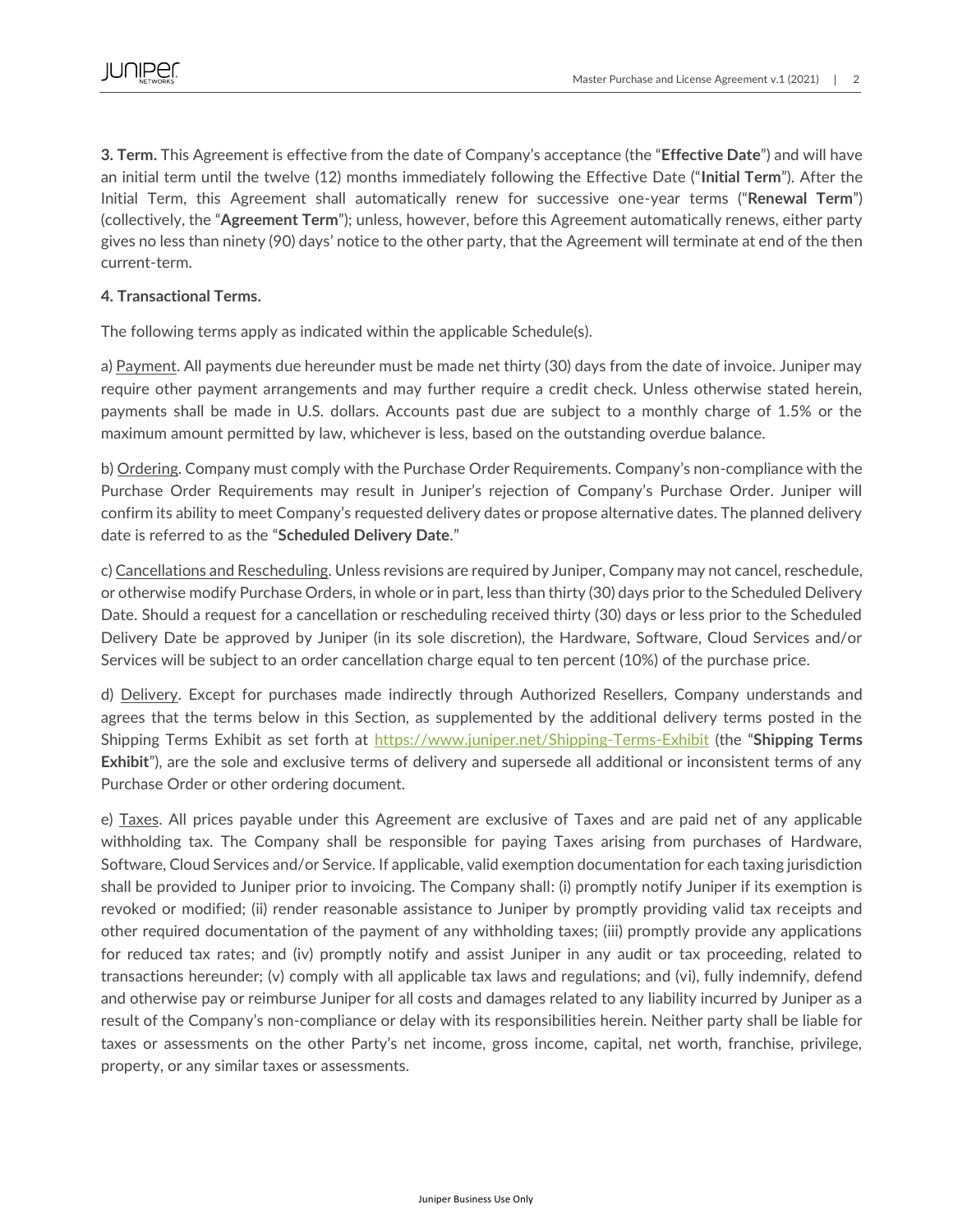**5. Company Affiliates.** Company guarantees the payment and performance of and shall remain liable for, and shall defend and indemnify Juniper against, any and all acts or omissions in violation of the terms of this Agreement by any Affiliate of the Company. If at any point during the Agreement Term, any Affiliate of the Company no longer meets the definition of an Affiliate, such Affiliate shall no longer be able to purchase under the terms of this Agreement.

### **6. Confidentiality**

a) Scope. "Confidential Information" means all information disclosed, directly or indirectly, to the other party (the "**Receiving Party**") and labeled as confidential or proprietary, stated at the time of oral disclosure to be confidential or proprietary, or by the nature of the information and the circumstances of the disclosure, the Receiving Party should reasonably infer to be confidential or proprietary. Confidential Information does not include information which: (i) is or becomes generally known through no fault of the Receiving Party; (ii) is known to the Receiving Party at the time of receipt, as evidenced by the Receiving Party's records; (iii) is hereafter furnished to the Receiving Party by a third party as a matter of right and without restriction on disclosure; or (iv) is independently developed, as evidenced by contemporaneous records by the Receiving Party without use of or reference to such Confidential Information.

b) Protection. The Receiving Party will use a reasonable degree of care to maintain all Confidential Information to accomplish the purposes of this Agreement or as otherwise agreed in writing by the disclosing Party. The Receiving Party will not disclose to any third party nor use Confidential Information for any unauthorized purpose. The Receiving Party may only disclose Confidential Information: (i) to its employees and representatives that have a need to know to accomplish the purposes of this Agreement; and (ii) in response to a valid order of a court or other governmental body or as otherwise required by law to be disclosed, provided the Receiving Party, to the extent legally permissible, gives sufficient notice to the disclosing party to enable the disclosing party to take protective measures. Except as otherwise expressly set forth in this Agreement, no rights or licenses to intellectual property in Confidential Information is granted by either Party under this Agreement, whether express, implied or otherwise, to the other Party. The obligations imposed on the Receiving Party shall survive the expiration or termination of this Agreement.

c) Injunctive Relief. In the event of a threatened or actual breach of this Section 6, the non-breaching party shall be entitled to seek immediate injunctive or other equitable relief, in addition to, and not in lieu of, any other available remedies.

**7. Data Protection.** All data collected, processed, and/or used in connection with this Agreement is subject to the Juniper Privacy Policy. Juniper shall maintain appropriate administrative, physical, and technical safeguards for protection of the security, confidentiality, and integrity of End User Data as described in the User Guides and/or the applicable Documentation. To the extent End User Data includes Personal Data, as defined in the Data Protection Agreement ("DPA") located at [https://www.juniper.net/us/en/privacy-policy/customer-dpa/,](https://www.juniper.net/us/en/privacy-policy/customer-dpa/) the terms of the DPA are hereby incorporated by reference and shall apply.

**8. Intellectual Property.** Subject to the express rights and licenses granted by Juniper in this Agreement, Company acknowledges and agrees that: (i) any and all intellectual property rights in or to the Hardware, Software, Services, and/or Cloud Services are the sole and exclusive property of Juniper or its licensors; (ii) Company shall not acquire any ownership interest in any such intellectual property rights under this Agreement; and (iii) if Company acquires any intellectual property rights in or relating to any product or Services sold or licensed under this Agreement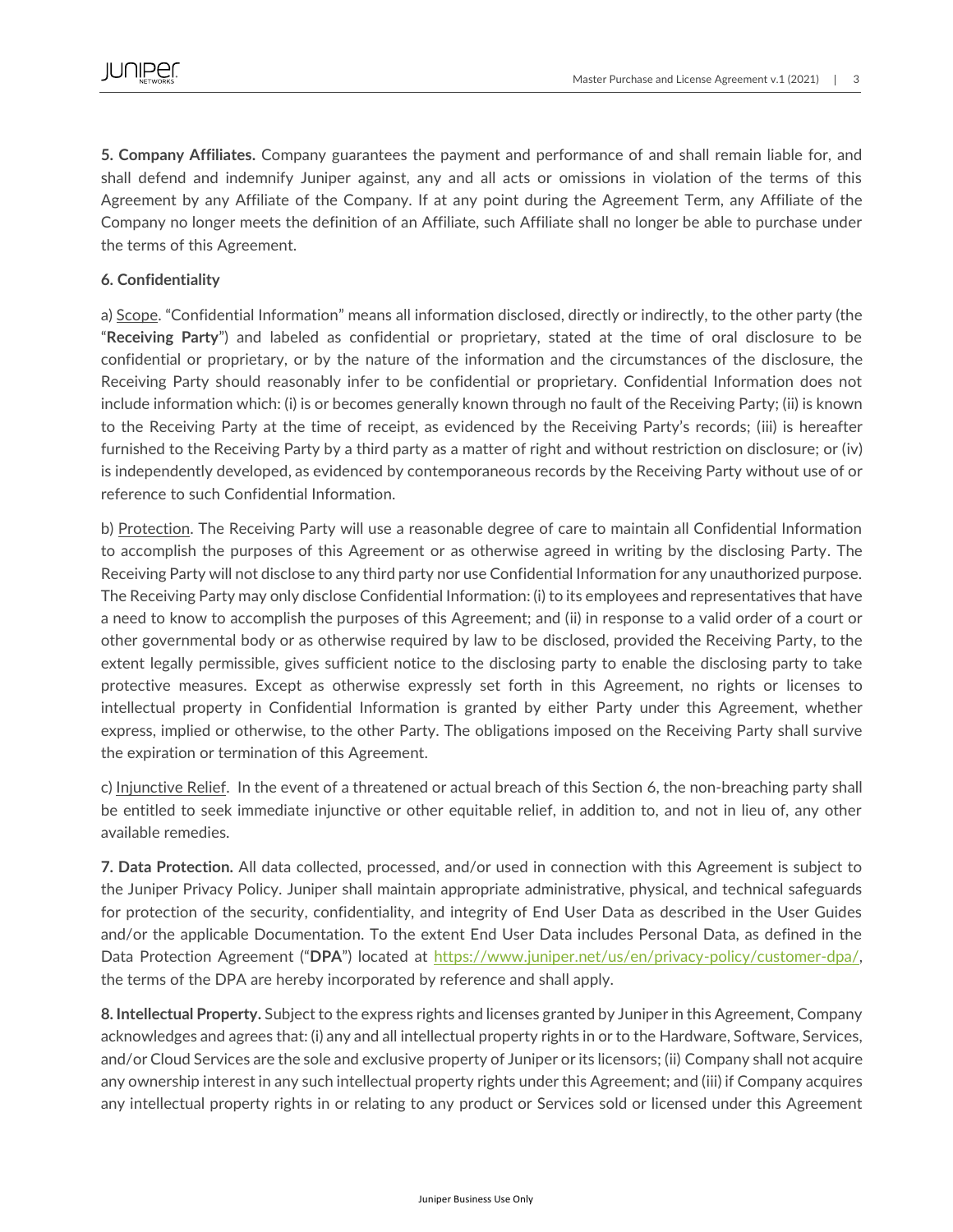(including any rights in any derivative works or patent improvements relating thereto), by operation of Law, or otherwise, such rights are deemed and are hereby irrevocably assigned to Juniper, without further action by either Party.

### **9. Company's Indemnity**

a) Except to the extent caused by the gross negligence or willful misconduct of Juniper, its employees or agents, Company will indemnify, defend and hold harmless Juniper and its directors, officers, employees, shareholders, agents, and affiliates (the "**Indemnitees**") from any and all losses, damages, liabilities, judgments, settlements, interest, penalties, fines, costs, and expenses of whatever kind, including attorney's fees, arising out of any thirdparty claims arising out of or resulting from the following (whether actual or alleged): (i) fraud, misrepresentation, gross negligence, willful misconduct, or breach of or noncompliance with any provision of this Agreement; (ii) any false or inaccurate representation regarding an export license or the applicability or inapplicability of a license requirement or exception; (iii) violation of any applicable Laws, including without limitation any customs, export control, or sanctions laws or regulations; and/or (iv) any obligation for which Company maintains insurance.

THE INDEMNIFICATION OBLIGATIONS SET FORTH ABOVE SHALL APPLY IN EACH CASE WHETHER OR NOT CONTRIBUTED TO, OR CAUSED IN PART BY, THE ACTIVE OR PASSIVE NEGLIGENCE OR FAULT (OTHER THAN GROSS NEGLIGENCE OR WILLFUL MISCONDUCT) OF JUNIPER, ITS EMPLOYEES, OR AGENTS.

b) Notwithstanding anything to the contrary set forth above in this Section, (i) an Indemnitee may participate, at its own expense, in any defense and settlement directly or through counsel of its choice, and (ii) Company will not enter into any settlement agreement on terms that would diminish the rights provided to the Indemnitee, accept any liability, or increase the obligations assumed by the Indemnitee under this Agreement, without the prior written consent of the Indemnitee.

### **10. Intellectual Property Indemnity**

a) Obligations. Subject to Section 11 below and the provisions of this Section 10, Juniper shall indemnify and defend any suit brought against Company to the extent that it is based upon a claim that a Juniper Hardware, Software, Service, and/or Cloud Service sold or licensed to Company under this Agreement infringes any thirdparty United States patent, copyright, or trademark ("**IP Claims**") and will pay all damages and costs that a court finally awards against Company as a result of such claim; provided, that Company: (i) as soon as possible but in any event within thirty (30) days of becoming aware of such claim (whether or not a claim has been filed): (1) gives Juniper written notice of such claim, and (2) furnishes Juniper with a copy of each communication, notice or other document relating to the claim; (ii) gives Juniper complete control of the defense and settlement of such claim; and (iii) gives all reasonable information and assistance in the defense or settlement of such claim at Company's expense. It is incumbent on Company to provide notice to Juniper as soon as it becomes aware of any potential claim, in order for Juniper to mitigate any potential damages.

b) Remedy. Should a Juniper Hardware, Software, Service, and/or Cloud Service become, or in Juniper's opinion, likely become the subject of an IP Claim, Juniper, at its option, may either: (i) procure for Company the right to continue using the Juniper Hardware, Software, Service, and/or Cloud Service, or (ii) replace or modify the allegedly infringing item to make it non-infringing provided material functionality is maintained. If, in Juniper's sole opinion, neither of the foregoing alternatives is commercially reasonable, Juniper will grant Company a refund of the purchase price of the relevant Hardware, Software, Service, and/or Cloud Service depreciated on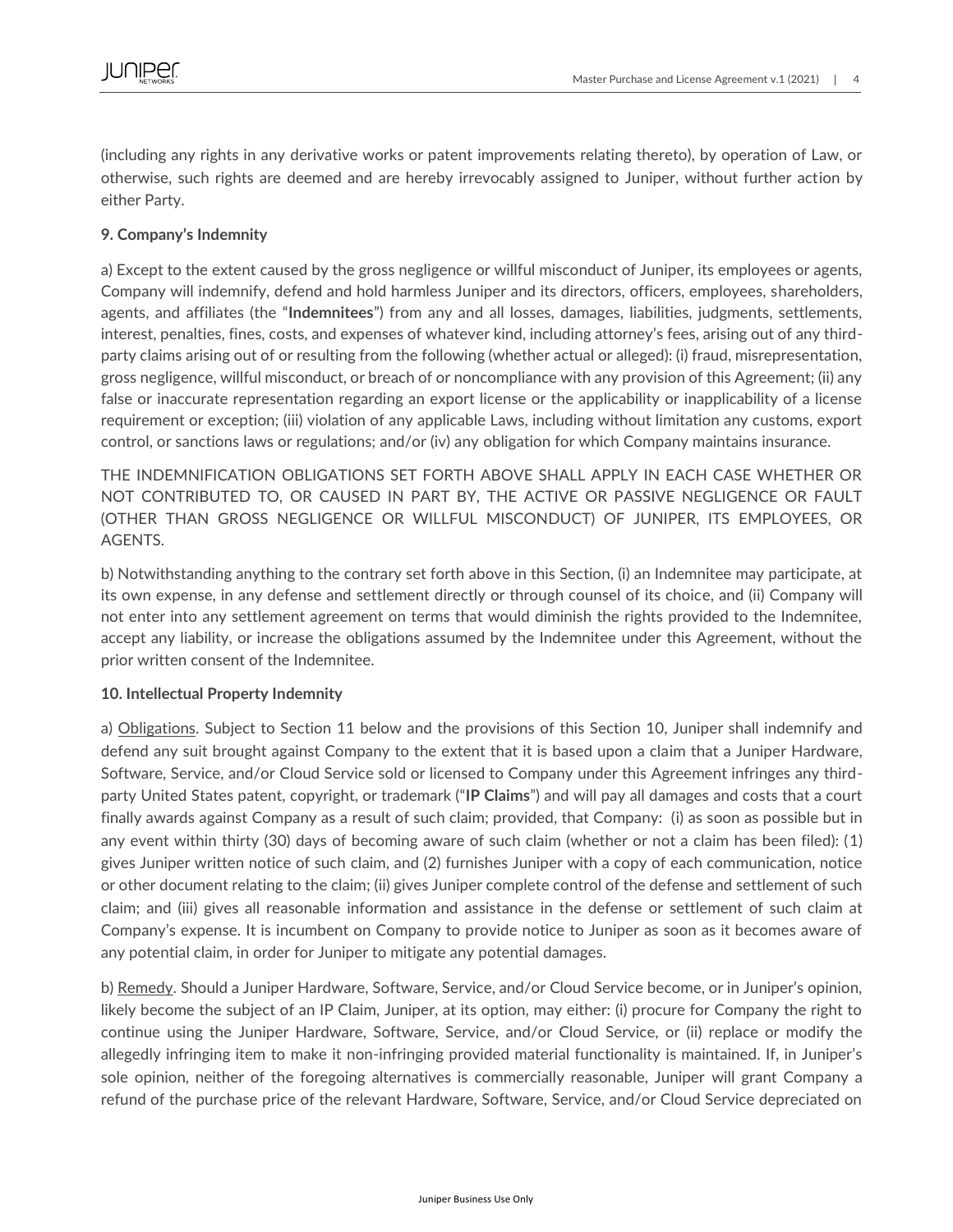a five-year straight-line basis provided that Company, at Juniper's option, either returns the Product to Juniper, certifies the destruction thereof, or ceases to use the Service.

c) Exclusions. Juniper shall have no obligation or liability for, and Company shall indemnify Juniper and its Affiliates against, any claim of infringement which is based, in whole or in part, upon (i) the combination, operation or use of the Hardware, Software, Service, and/or Cloud Service with any hardware, software or service supplied by a party other than Juniper; (ii) any alteration or modification of the Hardware, Software, Service and/or Cloud Service which is not pre-approved by Juniper in writing; (iii) any non-Juniper hardware, software, or service; (iv) any specifications, designs or instructions provided to Juniper by or on behalf of Company; (v) Company's failure to promptly implement an update or modification to the Hardware, Software and/or Service (e.g., install a Supported Release) provided by Juniper; or (vi) use of the Hardware, Software, Service and/or Cloud Service in a manner other than which it was designed or in a manner other than as specified by Juniper; or (vii) any circumstance for which Company is obligated to indemnify any Indemnitee. Juniper shall not be obligated or responsible for any settlement entered into or damages arising from admissions by Company without Juniper's prior written consent.

# **THE INFRINGEMENT INDEMNITY SET FORTH IN THIS SECTION STATES JUNIPER'S ENTIRE LIABILITY AND OBLIGATION AND COMPANY'S SOLE REMEDY FOR CLAIMS OF INFRINGEMENT OR MISAPPROPRIATION OF THIRD-PARTY PATENT, COPYRIGHT, TRADEMARK, AND/OR OTHER INTELLECTUAL PROPERTY RIGHTS.**

## **11. Limitation of Liability**

IN NO EVENT SHALL JUNIPER OR ITS AFFILIATES HAVE ANY LIABILITY FOR ANY LOST PROFITS, LOSS OF DATA OR COSTS OF PROCUREMENT OF SUBSTITUTE GOODS OR SERVICES, OR FOR ANY SPECIAL, INDIRECT, OR CONSEQUENTIAL DAMAGES ARISING OUT OF, OR IN CONNECTION WITH, THIS AGREEMENT, UNDER ANY THEORY OF LIABILITY, INCLUDING, WITHOUT LIMITATION, INDEMNIFICATION. THOSE RESULTING FROM THE USE OF HARDWARE, SOFTWARE, SERVICES, AND/OR CLOUD SERVICES PURCHASED HEREUNDER, OR THE FAILURE OF HARDWARE, SOFTWARE, SERVICES, AND/OR CLOUD SERVICES TO PERFORM, OR FOR ANY OTHER REASON. THESE LIMITATIONS SHALL APPLY NOTWITHSTANDING THE FAILURE OF THE ESSENTIAL PURPOSE OF ANY EXCLUSIVE OR LIMITED REMEDY. JUNIPER SHALL NOT HAVE ANY LIABILITY FOR THE ACTS OR OMISSIONS OF ANY THIRD PARTY (OTHER THAN FOR JUNIPER'S SUBCONTRACTORS).

JUNIPER'S AND ITS AFFILIATES' AGGREGATE LIABILITY ARISING OUT OF, OR IN CONNECTION WITH, THIS AGREEMENT AND/OR SALE OR LICENSING OF HARDWARE, SOFTWARE, SERVICES, AND/OR CLOUD SERVICES SHALL BE LIMITED TO THE GREATER OF \$100,000 OR THE AMOUNT PAID BY COMPANY FOR THE HARDWARE, SOFTWARE, SERVICES, AND/OR CLOUD SERVICES IN THE TWELVE MONTHS PRECEDING THE CLAIM IN QUESTION UP TO A MAXIMUM OF \$2,000,000.

**12. Warranty Disclaimer.** Except as expressly set forth in this Agreement, and to the extent permitted by applicable Law, Juniper (on behalf of itself and its Affiliates) EXPRESSLY DISCLAIMS ALL REPRESENTATIONS AND WARRANTIES, WHETHER EXPRESS, IMPLIED, STATUTORY, OR OTHERWISE, WITH REGARD TO THE HARDWARE, SOFTWARE, SERVICES, AND CLOUD SERVICES, INCLUDING WITHOUT LIMITATION ALL IMPLIED WARRANTIES OF MERCHANTABILITY, FITNESS FOR A PARTICULAR PURPOSE, AND NON-INFRINGEMENT OF PROPRIETARY RIGHTS, ALL WARRANTIES ARISING FROM COURSE OF DEALING,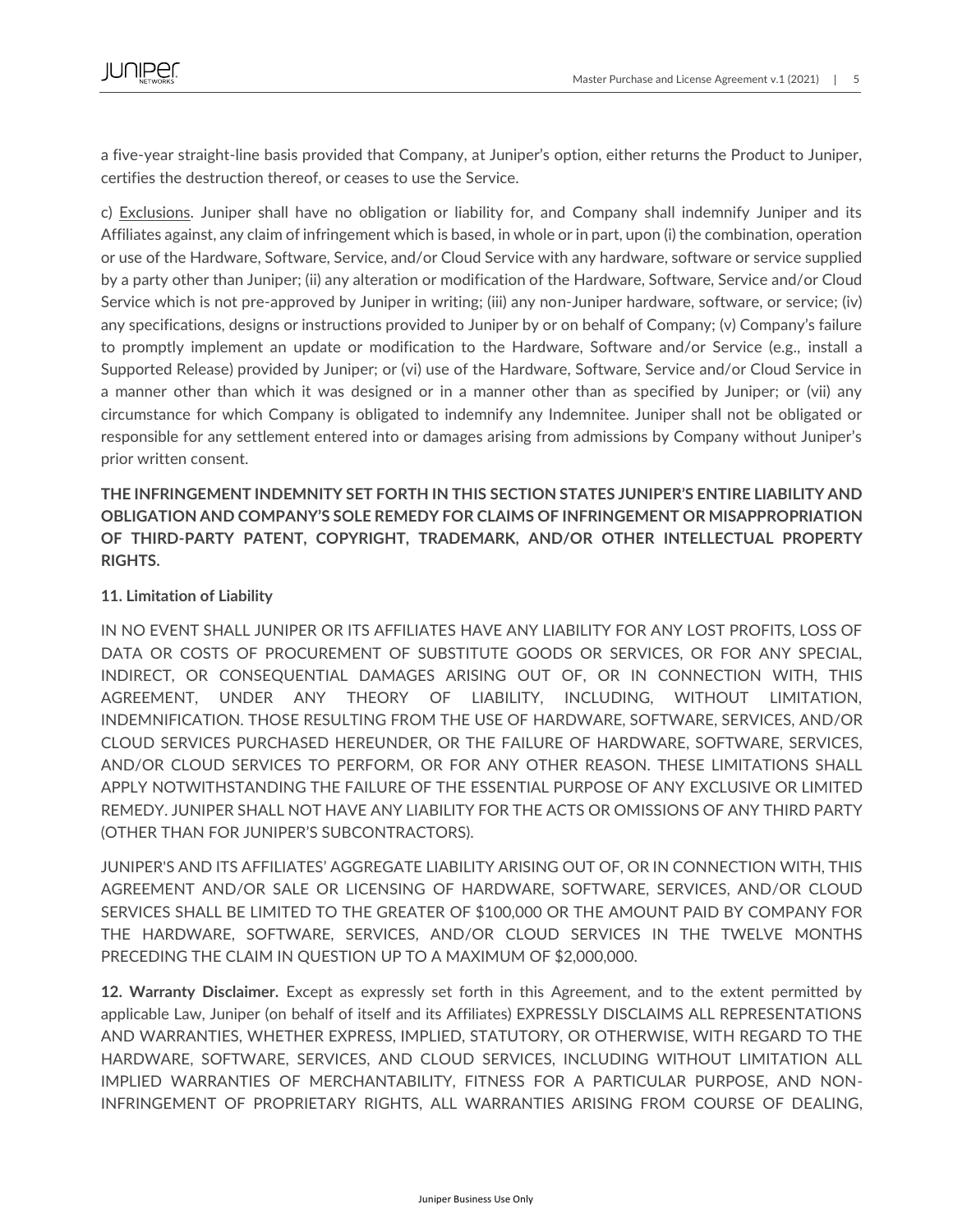USAGE, OR TRADE PRACTICE, AND ALL WARRANTIES THAT THE HARDWARE, SOFTWARE, SERVICES, OR CLOUD SERVICES WILL MEET THE REQUIREMENTS OF COMPANY OR ANY OTHER PERSON OR ENTITY, BE AVAILABLE OR OPERATE WITHOUT INTERRUPTION, ACHIEVE ANY INTENDED RESULT, OR BE COMPATIBLE OR WORK WITH ANY SOFTWARE, SYSTEM, PRODUCT, OR SERVICE.

# **13. Termination**

a) Termination for Convenience. Except for End Users, either Party may terminate this Agreement, in whole or in part (excluding the GTC), for its convenience upon thirty (30) days prior written notice to the other Party. Juniper will be entitled to payment for Purchase Orders that include Hardware, Software, and/or Cloud Services, that are accepted and shipped to, delivered to, or received by Company as of the date of termination. If Company terminates this Agreement, then Company will not be entitled to a refund or credit for any months remaining for any purchased Services. In the event that, following the termination of this Agreement and prior to the execution of any subsequent purchase or license agreement between the Parties, Company places Purchase Orders and Juniper accepts such Purchase Orders, then any such Purchase Orders shall be governed by the terms and conditions of this Agreement notwithstanding the earlier termination of this Agreement; provided, however, that acceptance by Juniper of any such Purchase Order will not be considered an extension of the term of this Agreement nor a renewal thereof.

b) Termination for Breach. If either Party breaches a provision of this Agreement and fails to cure such breach within 30 days after receiving written notice of the breach from the other Party, then the non-breaching Party shall have the right to terminate this Agreement at any time; provided if a breach cannot be cured within 30 days but is capable of cure, the breaching party shall not be in default if, within 30 days of receiving notice of breach, in good faith, it begins and continues to attempt to cure the breach. In such case, the breaching party shall have a reasonable time to cure the breach before being in default. Juniper shall be entitled to all such sums as are due in accordance with this Agreement for the delivered Hardware, Software, and Cloud Services, as well as Services performed and rendered up to the date of termination, such sums due and payable in accordance with the Agreement.

c) Survival of Provisions. With the exception of Section 10 above, the terms of the GTC shall survive termination hereof for any reason.

**14. Services Suspension and Termination Rights.** Except for Cloud Services, Juniper may suspend any unpaid Services with thirty (30) days' notice to the Company. Where the Company continues to be in default, Juniper may in addition to any other remedy, terminate those Services with or without notice to Company (or to any End User) in which case, Juniper will have no liability for ceasing the Services.

## **15. Miscellaneous**

a) Governing Law. This Agreement shall be interpreted and governed by the laws of the State of California without regard to its conflict of laws principles or to the U.N. Convention on Contracts for the International Sale of Goods, the application of which is hereby excluded. For any disputes arising out of this Agreement, the Parties consent to the personal and exclusive jurisdiction of, and venue in, the state and federal courts within Santa Clara County, California.

### b) Compliance with Laws; Export Requirements.

Company and its personnel shall always comply with the Compliance Rules.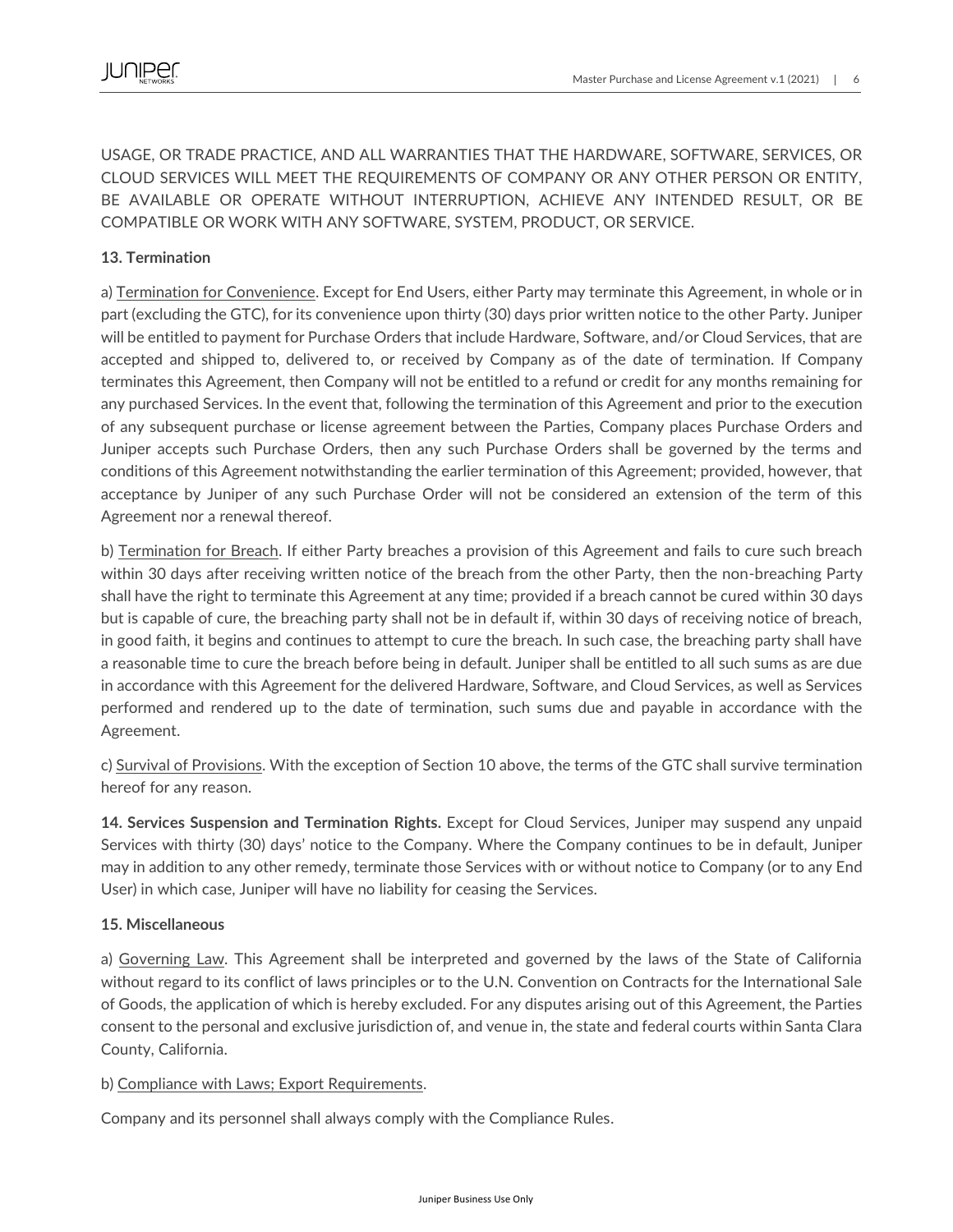In the course of Company's purchase, resale, or use (as applicable) of Hardware, Software, Cloud Services and/or Services, Company shall comply strictly with all export and import laws. In addition, Company shall fulfill the additional duties regarding export and import controls and trade sanctions as described in the applicable sections of the Export Notes attached as part of the Shipping Terms Exhibit ( [https://www.juniper.net/assets/us/en/local/pdf/additional-resources/juniper-networks-shipping-terms](https://www.juniper.net/assets/us/en/local/pdf/additional-resources/juniper-networks-shipping-terms-exhibit.pdf)[exhibit.pdf.](https://www.juniper.net/assets/us/en/local/pdf/additional-resources/juniper-networks-shipping-terms-exhibit.pdf))

Company shall not directly or indirectly export, re-export, transfer, divert, release, or import Hardware, Software, Cloud Services and/or Services, to any other person or entity (nor make any use thereof) except with all required government approvals, permits, and licenses or as otherwise permitted under U.S. and other applicable Laws. Without limiting the foregoing, Company shall not export or re-export, directly or indirectly, any Hardware, Software, Cloud Services and/or Services to any Group E country (currently Syria, Cuba, Iran, North Korea) (Supp 1 to EAR Part 740) or the region of Crimea.

c) Force Majeure. Except for Company's payment obligations contained herein, neither Party will be responsible for any failure or delay in performance due to causes beyond its reasonable control, provided such Party promptly notifies the other Party in writing of such event.

d) Assignment. Company may not assign or delegate or otherwise transfer its licenses, rights, or duties under this Agreement except with the prior written consent of Juniper. Any attempted prohibited assignment will be void. Juniper may assign, sub-contract or delegate any or all of its rights and/or its obligations under this Agreement to any Affiliate of Juniper without the consent of Company. Subject to the foregoing, this Agreement shall be binding upon and inure to the benefit of the Parties hereto and their successors and assigns.

e) Notices. Any notices related to this Agreement must be in writing and sent by registered mail or receipted courier service, in the case of: (i) Juniper, to the Address Details; and (ii) the Company, to the address provided by the Company. Juniper may permit other notification methods as described in the Onboarding Information. Notices may also be posted on the relevant Juniper website.

f) Audit. Company will maintain accurate and legible records for a period of three years after the termination or expiration of the Agreement, and will grant to Juniper, or its designee, reasonable access to and copies of, any information reasonably requested by Juniper to verify compliance with the terms of this Agreement.

g) Severability; Remedies; Waiver. In the event that any one or more provisions contained herein shall be held by a court of competent jurisdiction to be invalid, illegal, or unenforceable in any respect, the validity, legality, and enforceability of the remaining provisions contained herein shall not in any way be affected or impaired. Except as otherwise expressly provided herein, the remedies contained herein are cumulative and in addition to any other remedies at law or equity. A Party's failure to enforce any provision of this Agreement shall not constitute a waiver of any future enforcement of that or any other provision of this Agreement.

h) No Third-Party Beneficiaries. With the exception of Section 2 (e) of the End User Schedule, this Agreement does not constitute a third party beneficiary contract and, unless expressly and specifically stated in this Agreement, shall not be construed to be for the benefit of any person or entity not a party hereto, and no such person or entity shall have any license, right, or claim in connection with this Agreement.

i) Guidelines and Policies. Juniper may at any time modify any Online Policies, Guidelines and Procedures effective when posted to the applicable site, provided that no such modification shall affect the provision of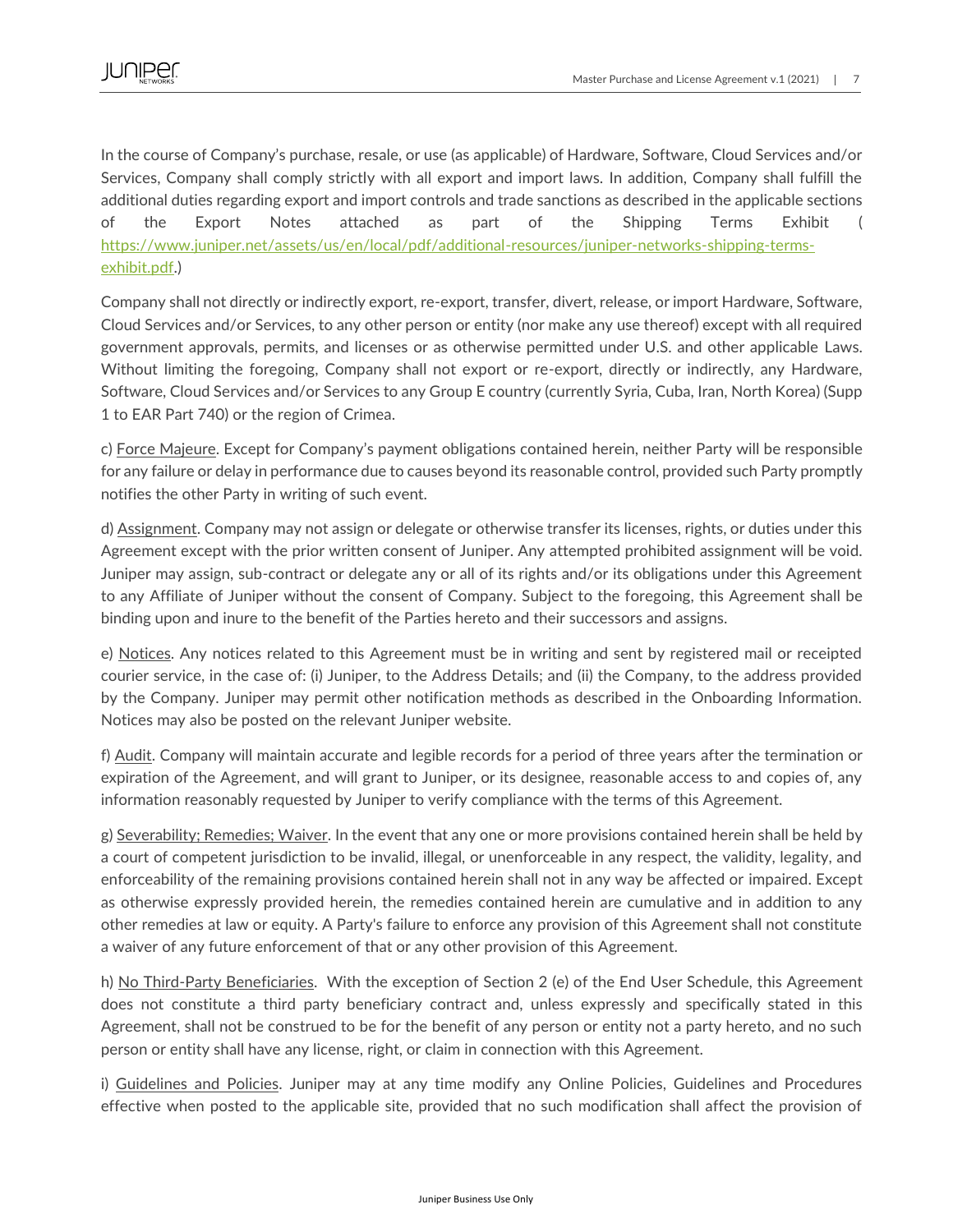Hardware, Software, Cloud Services and/or Services under any Purchase Order accepted by Juniper prior to the effective date of such modification. By ordering Hardware, Software, Cloud Services and/or Services under this Agreement, Company understands that it is bound by Juniper's then-current version of its Online Policies, Guidelines and Procedures.

j) Entire Agreement; Amendment. The terms and conditions contained in the Agreement, including the GTC and applicable Schedule(s), any Special Terms, Attachments, Online Policies, Guidelines and Procedures incorporated by reference herein, constitute the entire agreement between the Parties and supersede all previous and/or contemporaneous agreements and understandings, whether oral or written, between the Parties hereto with respect to the subject matter of this Agreement. No waiver, consent, modification, amendment or change of the terms contained herein shall be binding unless in writing and signed by the relevant authorized representatives of each of the Parties.

### **16. The English Version of Agreement Governs**

The English language version of this Agreement constitutes the entire understanding and contract between the Parties and supersedes all prior agreements, commitments or representations between the Parties, whether oral or written, as well as any downloaded or translated version of this Agreement, whether or not such downloaded or translated version is signed (including by digital or other electronic means) by either Party. Any copy of this Agreement made by reliable means (for example, photocopy or facsimile) is considered an original.

# **END USER SCHEDULE**

(*Applies to all of End User's purchases of Hardware, Software, Cloud Services and/or Services for internal use*)

**1. Scope of Agreement.** This End User Schedule is between Juniper and the End User that licenses the right to use the Software and/or access the Cloud Services, and purchases the Hardware and/or Services as part of a solution (collectively, "**Juniper Solutions**"), either (i) directly from Juniper, and/or (ii) indirectly through Authorized Resellers, solely for internal use and not for resale. The applicable sections below will govern the licensing and/or purchase of the applicable Juniper Solutions.

### **2. Terms for all Juniper Solutions**

a) Transactional Terms. Section 4 of the GTC applies to direct Orders only and does not apply to End User orders from an Authorized Reseller.

b) Pricing. Unless purchasing or licensing via an Authorized Reseller, or as otherwise negotiated on a deal by deal basis and set forth in a Quote or Purchase Order acknowledgement, the purchase price for the Hardware, Software, Cloud Services, and/or Services is as set forth in Juniper's then current price list effective at the time an End User Purchase Order is accepted by Juniper.

c) Use of Third Party Products / Applicable Terms. For non-Juniper branded products and/or services delivered in connection with this End User Schedule, such third-party products and/or services shall be separately governed and licensed by the applicable third-party product and/or services terms and conditions. Such third-party terms and conditions shall supersede this End User Schedule for non-Juniper branded products and/or services. For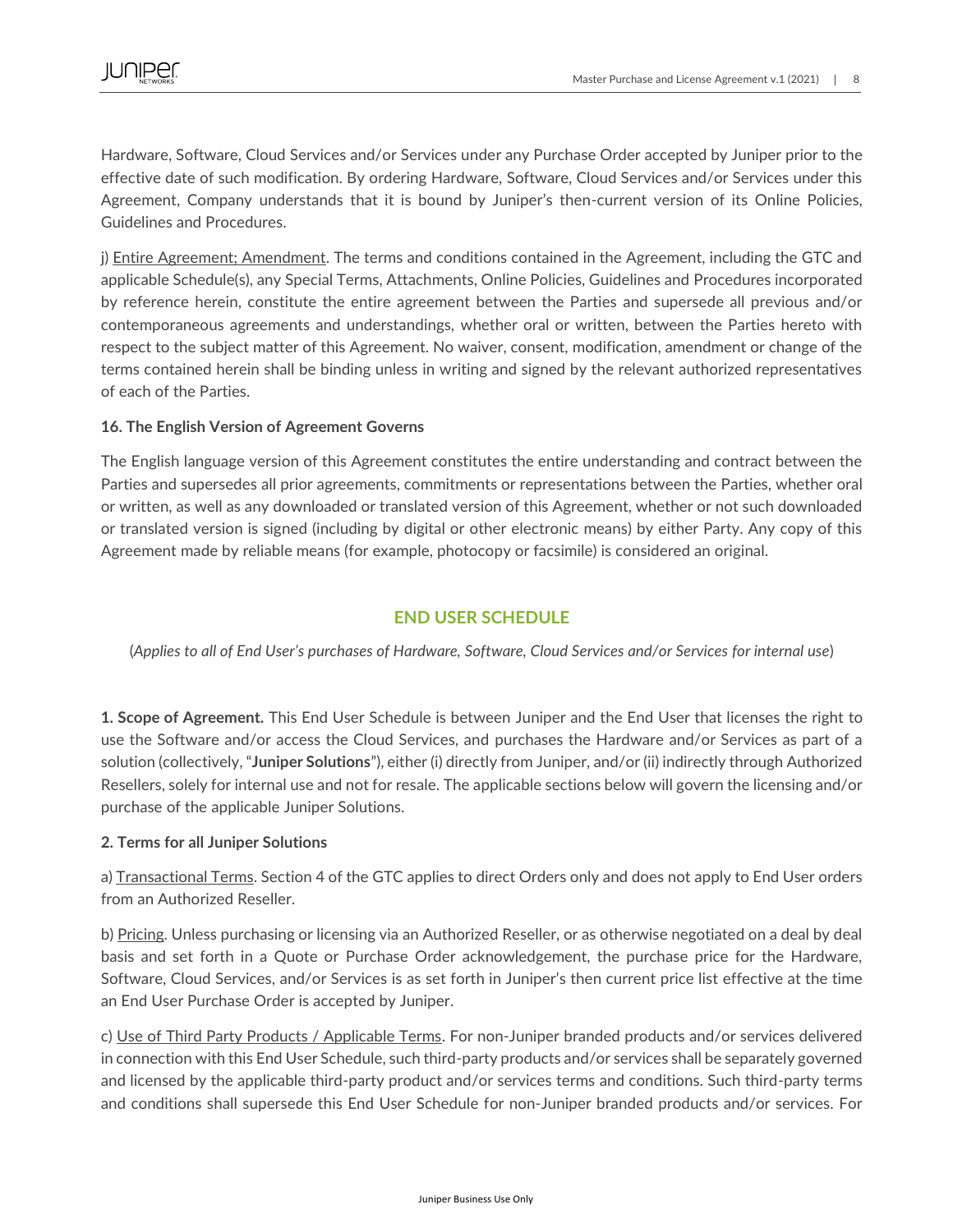the avoidance of doubt, the third-party supplier of non-Juniper branded products and services shall be solely responsible for support, warranties, indemnities and other terms and conditions applicable to such products and services.

d) End of Life / End of Service. Juniper will provide End of Life ("**EOL**") and End of Service ("**EOS**") notifications to End User for discontinued Hardware, Software, Cloud Services, and/or Services, either directly or through an announcement posted on the Juniper website, in accordance with Juniper's EOL/EOS Policies.

e) Third Party Licensors. To the extent that Juniper has embedded any third party software or components in any Juniper Solution, that third party licensor may enforce its license rights against the End User under the terms of this Agreement.

f) End of Entitlement. Upon cessation of the right to Use of Software or Cloud Services, End User shall promptly permanently delete, destroy or return all copies of the Software and any Confidential Information to Juniper, and End User shall, provide written certification that it has complied with this paragraph 2(f), if requested by Juniper.

### **3. Specific Terms for Hardware**

a) Hardware Warranty Policy. The terms and conditions of the Juniper Product Warranty are available at [https://support.juniper.net/support/warranty/.](https://support.juniper.net/support/warranty/)

b) Title Transfer. If End User decides to transfer title to its Juniper Platform, then it must remove all Software and/or Embedded Software before transferring title. All transferred Juniper Platforms and subsequent Software licensing are subject to the Service and Support Inspection and Reinstatement Policy.

### **4. Specific Terms for Services**

a) Support Services (Maintenance Services, Advanced Services, Education Services). The following terms in this Section constitute the End User Support Agreement ("**EUSA**") as referred to in the applicable Descriptive Content.

i. Service Term. Subject to Juniper's acceptance of a valid Purchase Order from End User or an Authorized Reseller, the term of the applicable Service Contract will begin on: (1) the date of Purchase Order acceptance if the Purchase Order does not include the associated Hardware (if any) or the Service Contract is for Software only; (2) the date the Hardware is deemed delivered by Juniper if the Purchase Order for the Service Contract includes associated Hardware; or (3) the date as agreed to in writing between the Parties (including as quoted by Juniper and listed in the Purchase Order), if any, in which event such date shall supersede any date determined under (1) or (2).

ii. Renewal Term. The start date of the Service Contract following the initial Services term of the Services (and any subsequent renewal terms) will begin on the day after the immediately preceding Service Contract expired.

iii. Renewal Process. Subject to then applicable EOL/EOS Policies, no less than sixty (60) days prior to the expiration of the initial and subsequent Service Contract term, a notice of expiration and a Quote for the fees for the new Service Contract term will be provided by Juniper to End User or an Authorized Reseller. If End User wishes to purchase further Services, then End User shall provide a Purchase Order to Juniper or an Authorized Reseller, as per the Quote, to match the quotation on or before the expiration date of the then-current Service Contract term. Upon Juniper's receipt of such Order, End User or an Authorized Reseller placing the Order shall be invoiced in accordance with the terms of this End User Schedule.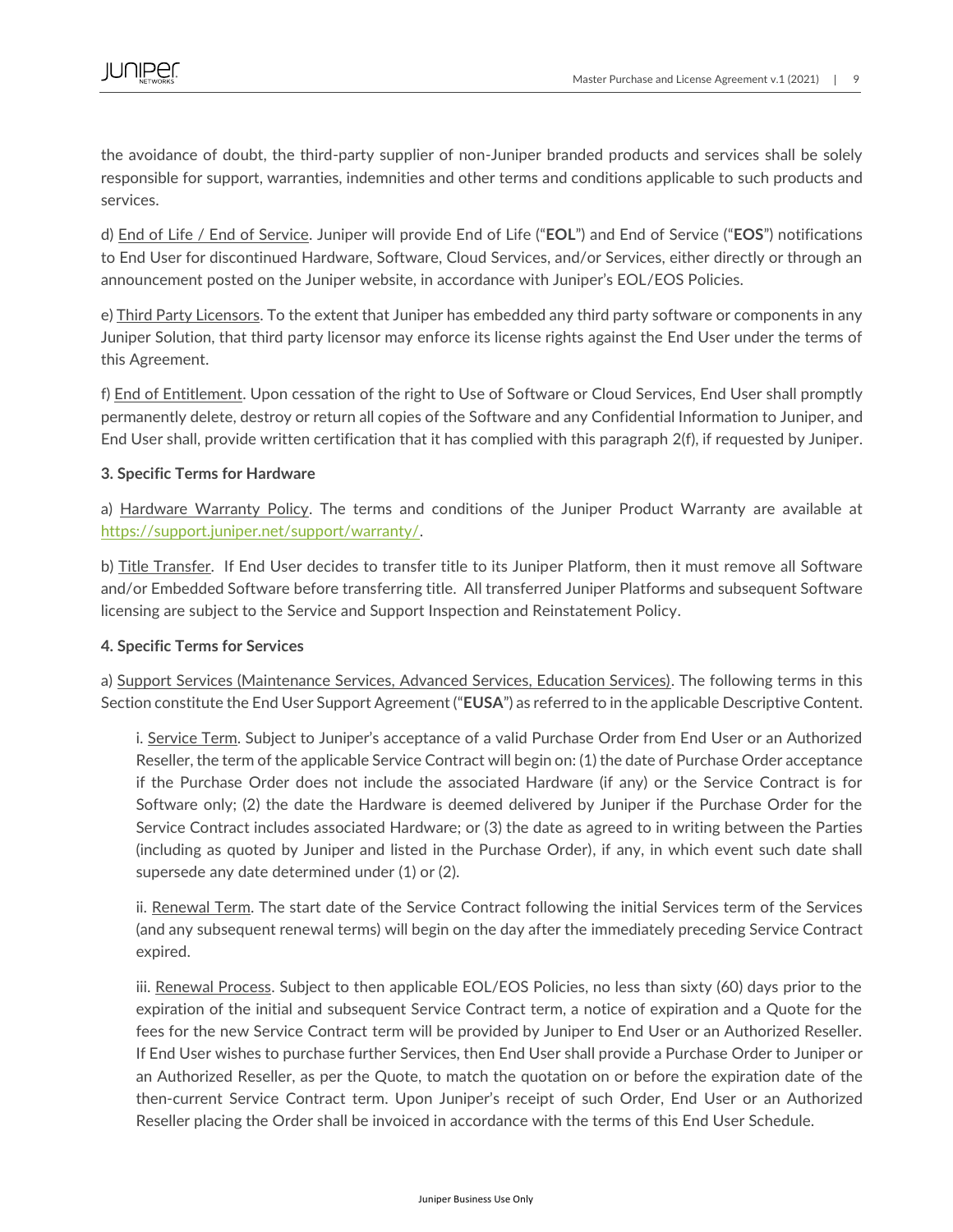iv. Subcontracting. Juniper may subcontract with, or assign to, its Affiliates or other third parties the obligations for performance of any Services.

v. Descriptive Content. Scope and details of Support Service-specific terms are specified in the applicable Descriptive Content that is attached to or referred to in a Schedule or Quote, or is made available through the then-current Juniper website. The version of the applicable document that is effective as of the date of the applicable Quote, shall be deemed incorporated by reference into the Purchase Order.

vi. True Up. End User must promptly True Up any unpurchased Support Services rendered by Juniper.

b) Professional Services. End User may request on an "as-needed", non-exclusive basis Professional Services. Where Juniper agrees to provide such Professional Services the Parties will mutually agree on a SOW, which shall include at a minimum: (i) a reasonably detailed description of the project or Professional Services to be performed; (ii) a schedule and completion date; (iii) the position description of who will perform the applicable Professional Services; (iv) an acceptance procedure for the Professional Services rendered; (v) a compensation and payment schedule; and (vi) the identity of the End User who will receive the benefit of the Professional Services. Where the Professional Services are provided to End User through an Authorized Reseller, the Authorized Reseller will deliver such services under a SOW as agreed between End User and such Authorized Reseller.

i. End User Obligations. End User: (1) shall be responsible for the accuracy and completeness of the information End User provides to Juniper; (2) agrees to provide all necessary direction and cooperation to enable Juniper to provide the Professional Services; and (3) agrees to provide instructions in a manner reasonably requested by Juniper and Juniper shall be entitled to act on any such instructions, whether provided verbally, electronically, or in writing by a person known to Juniper and that Juniper reasonably believes to be authorized to act on End User's behalf or End User's designee.

ii. Juniper Obligations. Juniper: (1) will not be responsible for any delays or liability arising from missing, delayed, incomplete, inaccurate or outdated information provided by End User, or if End User does not provide adequate access to its employees, agents, and other representatives necessary for Juniper to perform the Professional Services; and (2) represents and warrants that the Professional Services will be provided in a professional and workmanlike manner and performed in accordance with generally accepted industry standards; and (3) will be solely responsible for securing suitably trained and experienced personnel to perform Professional Services hereunder.

### **5. Specific Terms for Software and Cloud Services**

a) License and Right to Use. Subject to the terms and conditions of this End User Schedule, Juniper grants End User a non-exclusive, non-transferable (subject to Section 5 b) below): (i) license to Use the Software, and (ii) right to Use the Cloud Services, during the License Term and/or Subscription Term, as applicable, for up to the Licensed Units. Licenses or rights to Use the Software and/or Cloud Services that are not expressly granted in this End User Schedule shall not arise by implication or otherwise and are hereby expressly reserved. End User shall have no right or license in the Software, nor a right to Use the Cloud Services, unless End User rightfully acquired the Software or purchased the right to Use the Cloud Services from an Approved Source. Unless expressly authorized by Juniper, Use of the Software and/or Cloud Services may not exceed the Licensed Units for such Software and/or Cloud Services.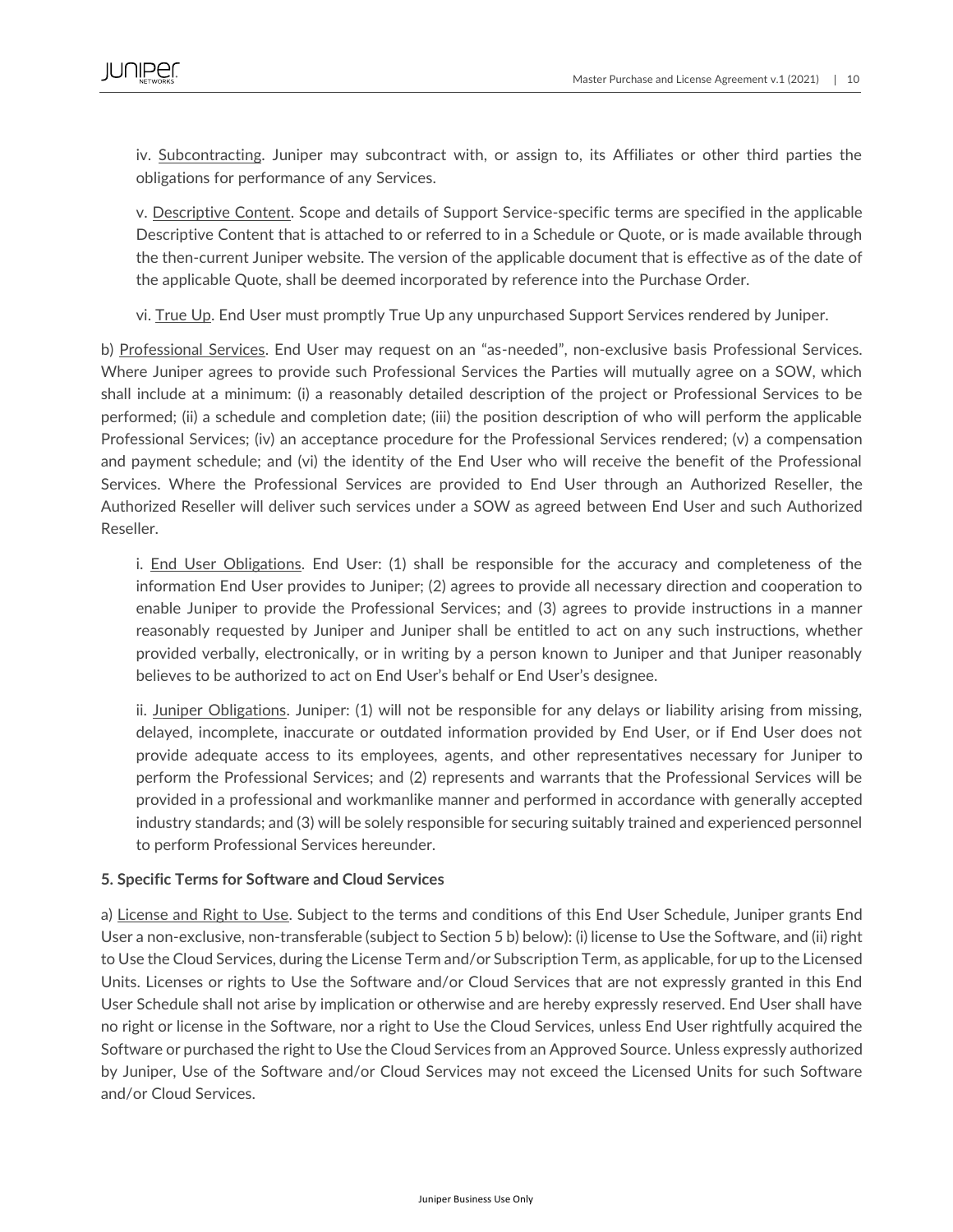b) General Restrictions. Unless expressly authorized by Juniper, or except to the extent transfer may not be legally restricted under applicable Law, End User shall not sublicense, transfer, or assign, whether voluntarily or by operation of law, any right or license in or to the Software and/or Cloud Services to any other person or legal entity, including an End User Affiliate, even if End User transfers title to the Juniper Platform or when a lease to any Juniper Platform ceases. Any such attempted sublicense, transfer, or assignment shall be void. Further, End User shall not: (i) directly or indirectly, decompile, disassemble, reverse engineer, modify, unbundle, detach or separate any part of or embed within, or create derivative works based on, any Software and/or Cloud Services; (ii) sell, resell, rent or lease any Software and/or Cloud Services; (iii) unless expressly authorized by Juniper, make any copies of Software and/or Cloud Services except as reasonably necessary for archival and "cold" back-up purposes, but not for failover or "warm" back-up purposes; (iv) remove (or, if the license includes the right to make copies of the Software, fail to include in those copies) any readme files, notices, disclaimers, marks, or labels included in or on the Software and/or any Juniper Platform as delivered by Juniper or any Juniper Authorized Reseller; and (v) Use or allow Use of the Software or Cloud Services in violation of any applicable Law or to support or facilitate any illegal activity.

c) Fulfillment Email and License Activation. To download purchased Software, or Use Cloud Services, End User must register with Juniper by name as the end user of the Software or Cloud Services. Juniper will send a Fulfillment Email to End User's email that is registered with Juniper or as provided by the End User on the Purchase Order. Juniper shall not be liable for acts and omissions of the Authorized Reseller, including but not limited to, the Authorized Reseller's failure to include End User's proper email address on the Purchase Order to Juniper. The Fulfillment Email will provide End User, or the Authorized Reseller, with details on how to activate and Use the Software or Cloud Services that End User has purchased.

d) Subscription Term. The applicable Subscription Term will be listed in the SKU. The Subscription start date will commence on the date of the Fulfillment Email. The Subscription will end at the expiration of the Subscription Term. Unless agreed to in writing, the Subscription will not automatically renew. For any new Subscription: (i) new Subscriptions can be purchased at any time, provided that such purchases are not for retroactive coverage; and (ii) upon End User's timely renewal of a Subscription, the start date of End User's renewed Subscription Term will be the day following the expiration of its then-current Subscription Term.

e) Expired Subscription Renewals. For all Subscriptions that have lapsed: (i) Subscription renewals will be backdated to the day following the end of the expired Subscription term; and (ii) after a thirty (30) day lapse, access to the Software and/or Cloud Services may be disabled, Cloud Service functionality may be reduced or limited to read only access, and/or End User's right to Use will be revoked. If access is disabled due to a lapse of thirty (30) days, then End User must purchase a new Subscription to resume the Cloud Service. Expired Subscription renewals are subject to the Service and Support Inspection and Reinstatement Policy.

f) Non-Commercial Purposes/Trial Terms. Software or Cloud Services that are licensed for non-commercial purposes, including but not limited to trial, demonstration, education, or for End User's internal testing and lab purposes ("**Non-commercial Purposes**") are provided by Juniper "AS IS WITH ALL FAULTS AND WITHOUT EXPRESS OR IMPLIED WARRANTIES, CONDITIONS, OR REMEDIES and shall be offered free of charge until the earlier of: (i) cancellation of the free trial of Software or Cloud Services in Juniper's sole discretion and without notice; (ii) expiration of the free trial of Software or Cloud Services, time-limited by Juniper under additional trial terms; (iii) if applicable, the Client Software, is no longer a supported release under an active Service Contract under the terms of this End User Schedule or, to the extent applicable, an accepted agreement for Software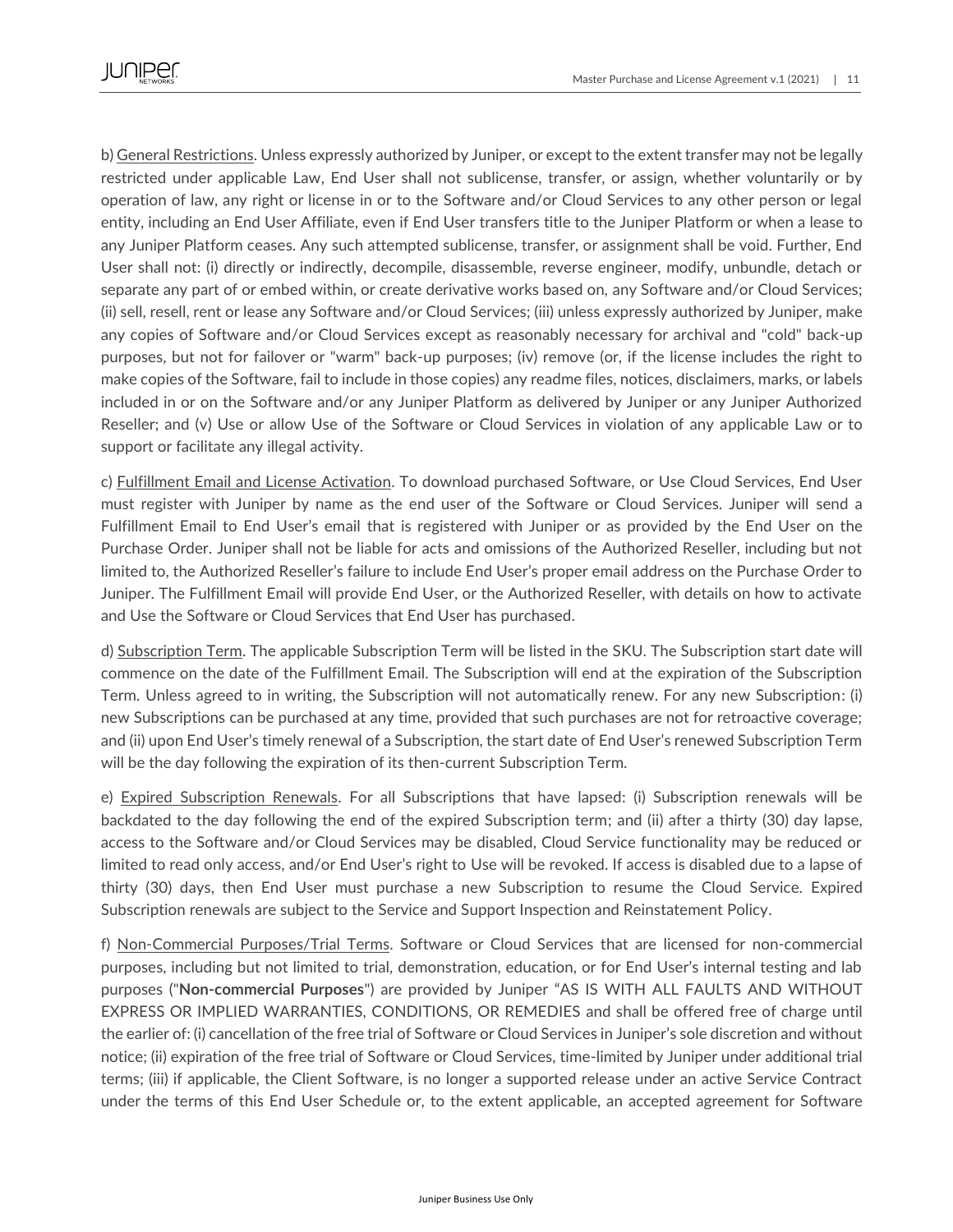support and Maintenance Services between End User and Juniper; or (iv) the start date of any purchased Software or Cloud Services ordered by End User. In no event shall Juniper have any obligation to continue nor any obligation to renew any Software License or Cloud Service Subscription used for Non-commercial Purposes. Software and/or Cloud Services that have been licensed for Non-commercial Purposes shall not be Used in a production environment. Additional trial terms and conditions may appear on an applicable Juniper registration web page. Any such additional terms and conditions are incorporated into this End User Schedule by reference and are legally binding.

g) Federal Government End User Provisions. The Software and Cloud Services herein constitute "commercial items" and include "commercial computer software" and "commercial computer software documentation." Pursuant to Federal Acquisition Regulations 12.211 and 12.212 or Defense Federal Acquisition Regulation Supplement 227.7102-1 and 227.7202-3, as applicable, and Department of Defense transactions DFAR 252.227-7015, as applicable, the U.S. Government shall have only the license rights in technical data, computer software, and computer software documentation specified in this Agreement, and no Authorized Reseller may agree to grant End User any rights in Juniper's technical data inconsistent with this Agreement. Any provisions within this Agreement that are inconsistent with federal procurement regulations are not enforceable against the U.S. Government. If a government agency has a need for rights not conveyed under these terms, it must negotiate with Juniper to determine if there are acceptable terms for transferring such rights, and a mutually acceptable written addendum specifically conveying such rights must be included in any applicable contract or agreement.

h) Data Protection. In connection with End User's use of Software and/or Cloud Services, Juniper collects and uses Processed Data in accordance with the Juniper Privacy Policy. By using the Software and/or Cloud Services, End User agrees to allow Juniper to collect and use Processed Data as contemplated in this Agreement.

i) Software Warranty and Performance. The terms and conditions of the Juniper Product Warranty applicable to Software are available at [https://support.juniper.net/support/warranty/.](https://support.juniper.net/support/warranty/) During the Subscription Term, Juniper will provide the Cloud Services with commercially reasonable care in material conformance with the Documentation and Descriptive Content.

### **6. Supplemental terms for Software**

a) Scope. The terms in this Section apply solely to End User's licensing of Software.

b) Software Use. End User may Use the Software on any device that supports it, EXCEPT: (i) Software under an Embedded Software License; (ii) for operating system Software that is licensed and purchased separately from the Juniper Platform, which, assuming such operating system Software is under an effective warranty or Maintenance Services agreement, may only be Used on a replacement Juniper Platform (obtained from Juniper or an Authorized Reseller) in the event of a Hardware failure (with prompt written notice to Juniper); (iii) for Software and its Updates that End User accesses through a Commercial Cloud Service provider acting as an Authorized Reseller or other Juniper-authorized Commercial Cloud Service provider, in which case End User shall be entitled to access and Use only such Software Instance(s) as may be provisioned for End User in the Commercial Cloud Service environment and End User's right to Use shall be solely through the Commercial Cloud Service; or (iv) as otherwise agreed to in a written amendment to this End User Schedule or as set forth in any custom terms between the Parties).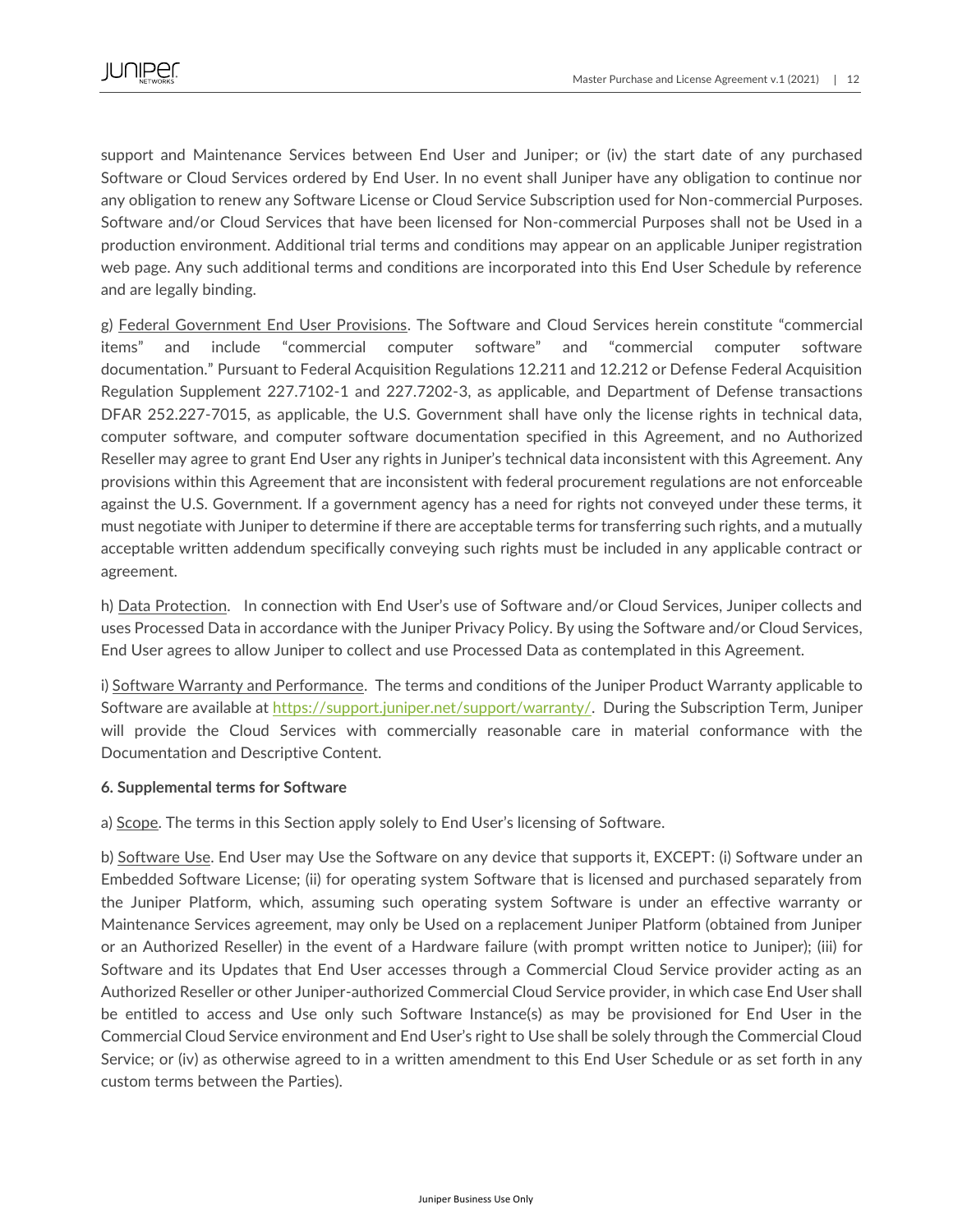c) Software Updates. Juniper grants End User a license and right to use, solely during the Perpetual License term or Subscription Term, Updates made available as part of Maintenance Services contracted for such Software license or Juniper Platform (for Embedded Software Licenses and its associated Feature Set Licenses), for up to the Licensed Units. Each Update, if any, shall be subject to the same terms and conditions as the Software to which such Update pertains.

d) Source Code. In the limited event that licensed Software includes source code, such source code is provided for reference purposes only unless expressly licensed otherwise by Juniper or its licensors.

e) Perpetual Licensing. Subject to End User's compliance with the terms of this End User Schedule, Software with a Perpetual License will be licensed to End User for a perpetual License term. The perpetual License term will commence on the date that: (i) for Embedded Software or bundled Software with a Hardware component, the Hardware component is delivered; or (ii) in all other cases, Juniper sends End User the associated Fulfillment Email.

f) License Compliance Management. End User shall track its Use of Juniper Software in order to True Up unlicensed use and/or use of a specific Juniper Licensing model. Such tracking may be managed by: (i) the Juniper Agile Licensing ("**JAL**") License Manager tool; (ii) a successor tool provided by Juniper; or (iii) by End User's manual tracking.

g) Java Trademark Guidelines. End User must: (i) comply with the Java Trademark Guidelines; (ii) not do anything harmful to, or inconsistent with, the rights of the Java Rightsholder; and (iii) assist the Java Rightsholder in protecting and restoring its rights, to the extent that the Software contains Java.

h) Use of Software with Third Party Cloud Services. End User's right of access and Use of the Software as part of a third party cloud service is subject to the ongoing validity and compliance with the applicable third party cloud service terms of use imposed by the third party cloud service provider. Termination, suspension, or unavailability of the third party cloud service is at End User's own risk and End User acknowledges that Juniper shall have no liability or duty arising out of any such termination, suspension or unavailability. For purposes of clarity, if End User uses the Software with a Juniper Cloud Service, then such Cloud Service will be subject to Section 7 of this Schedule below.

### **7. Supplemental terms for Cloud Services**

a) Cloud Service Subscriptions. If End User purchases Cloud Services, Juniper will provide End User with a Subscription for non-perpetual Cloud Services, that includes Support Services as defined in the applicable CSD. Juniper reserves all rights, title and interest in and to the Cloud Services, including all related intellectual property rights. No rights are granted to End User hereunder other than as expressly set forth herein.

b) End User's Responsibilities. End User shall: (i) require its Users' compliance with this End User Schedule; (ii) if applicable, be solely responsible for the accuracy, quality, integrity and legality of End User Data and of the means by which End User acquired End User Data; (iii) prevent unauthorized Use of the Cloud Services, and notify Juniper promptly both orally and in writing of any such unauthorized Use; (iv) Use the Cloud Services only in accordance with the User Guides, CSDs, and applicable Laws; (v) obtain any and all third party consents necessary for the use and processing of End User Data in connection with Cloud Services as contemplated in this Agreement; (vi) if applicable, maintain the supported release of the Client Software and also maintain the Juniper Hardware and/or Software, if any, connected with the Cloud Service under the terms of the applicable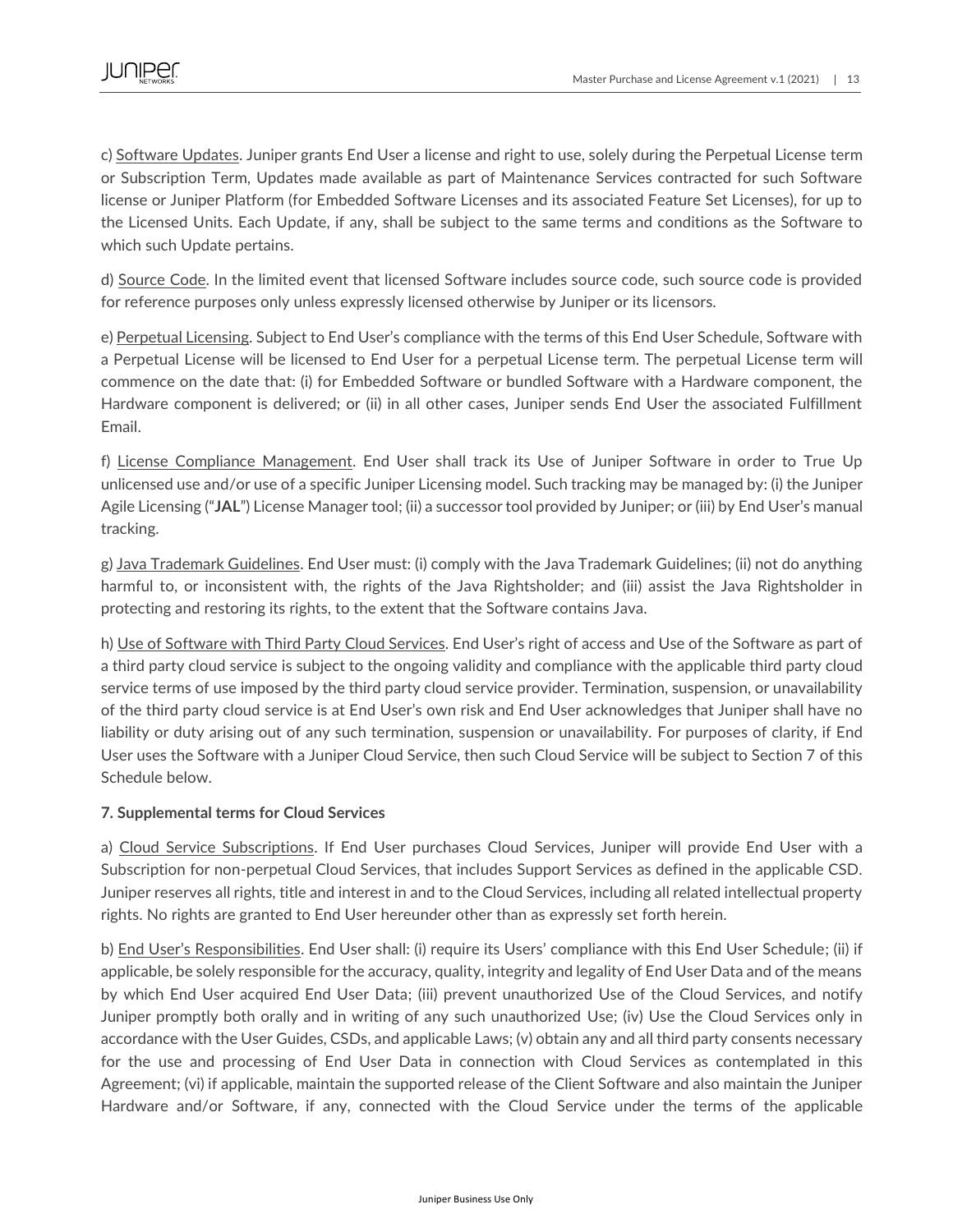Descriptive Content; and (vii) Use the Cloud Services with only appropriately licensed and/or Juniper approved third party software and technology. If the Cloud Service is made available as a feature of a Juniper Solution, the Juniper Solution(s) is/are not provided as a part of the Cloud Service and must be purchased separately from Juniper or an Authorized Reseller. Unless the Cloud Service is a security Cloud Service, to the extent that the Cloud Service includes security features and functionalities, End User will not rely on the Cloud Service as End User's network's sole, complete, or timely source of protection from network security threats, including but not limited to, Malicious Code.

c) Additional Cloud Service Restrictions. End User shall not: (i) authorize or allow any person's or entity's direct or indirect access to the Cloud Services (or Use the Cloud Services) other than a User or Users acting for End User's sole benefit in furtherance of End User's internal business operations; (ii) Use the Cloud Services with third party products other than those for which the Cloud Services were purchased or otherwise intended to be used with the Cloud Services, as provided by Juniper in any of the applicable Documentation; (iii) Use the Cloud Services to store or transmit infringing, libelous, or otherwise unlawful or tortious material, or to store or transmit material in violation of third-party privacy rights; (iv) Use the Cloud Services to store or transmit Malicious Code (except to the extent that the Cloud Services include malware scanning, security screening or other threat detection features, such as the option for End User to submit custom threat feeds); (v) interfere with or disrupt the integrity or performance of the Cloud Services or third-party data contained therein; (vi) attempt to gain unauthorized access to the Cloud Services or their related systems or networks; (vii) permit any third party to access the Cloud Services except as permitted herein; or (viii) allow any individual, entity or organization to gain access to the Cloud Service if End User knows, or has reason to believe, that such individual, entity or organization is (or is acting on behalf of) either: (1) any individual, entity or organization identified as a sanctioned party on any list maintained and published by the U.S. Department of Treasury, Office of Foreign Asset Control, or on any similar list of sanctioned parties published by an agency of the US, the EU or any member country of the EU; or (2) an entity or organization 50% or more controlled, directly or indirectly, by a party so listed.

Juniper reserves the right, without liability, to disable End User's access to the Cloud Services in the event of any material breach by End User or its Users or anyone on End User's behalf, of the provisions set forth in this Section.

d) Network Connection. End User shall be solely responsible for procuring and maintaining End User's network connections and telecommunication links from End User's systems to Juniper's servers from which the Cloud Services are accessed. End User shall be solely liable for problems, conditions, delays, delivery failures and all other loss or damage arising from or relating to End User's network connections or telecommunications links, or internet connection.

e) Cloud Service Subscription Activations. For Cloud Services that are purchased as part of a Juniper Solution that includes Hardware, or purchased as standalone Cloud Services, the Subscription Term begins upon delivery of the Fulfillment Email to End User.

f) Cloud Service Subscription Cancellations. Pre-paid Subscriptions to Cloud Services are non-cancellable and non-refundable unless such cancellation is due to Juniper's uncured breach of these terms of this End User Schedule, in which case End User shall be entitled to a pro-rata refund taking into account the remaining term of such Cloud Services at the time of such cancellation.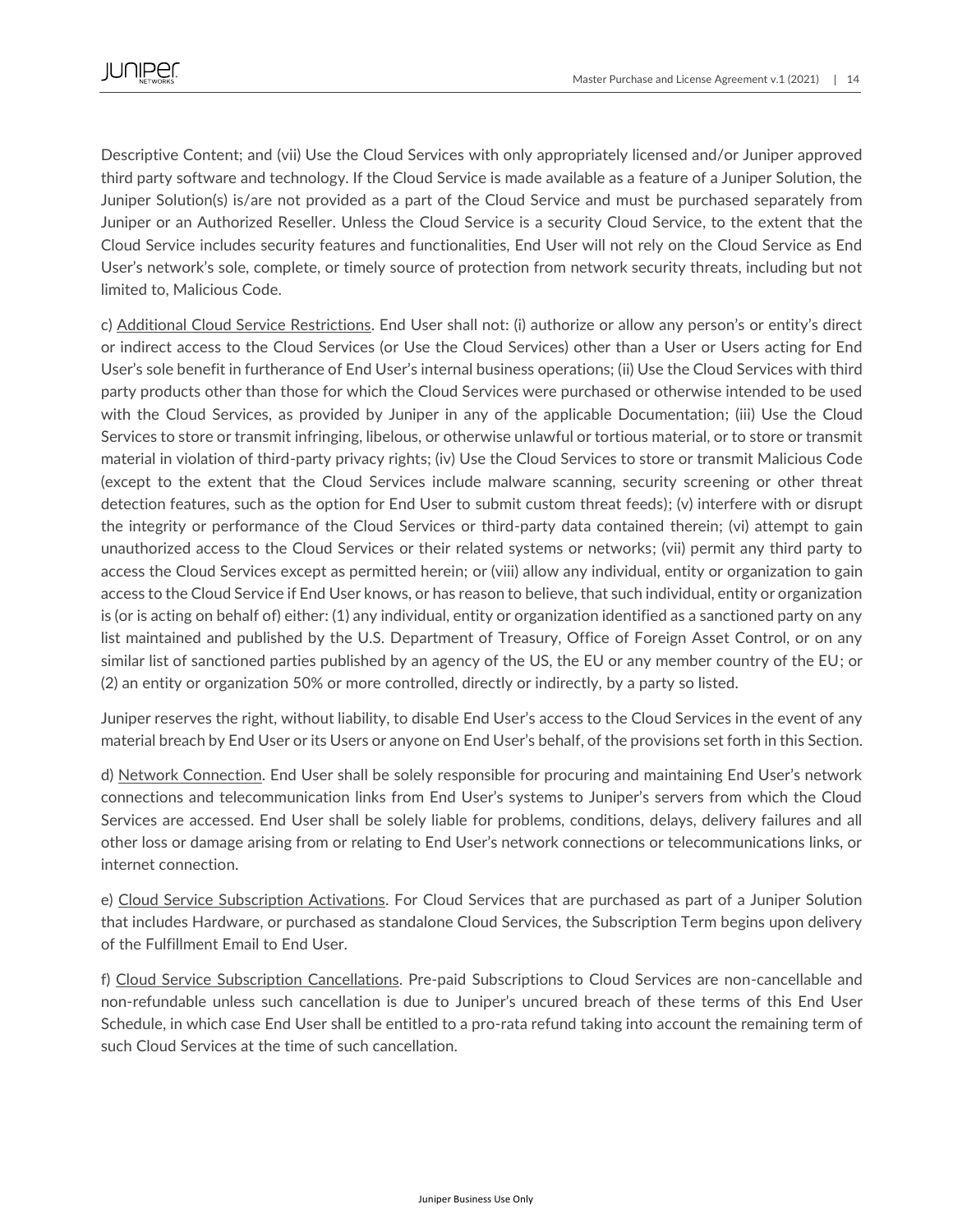g) Cloud Services Provided Through Software. Depending upon the Cloud Service purchased, as described within the applicable User Guides, the Cloud Services may be provided through licensed Software which is subject to the End User Software licensing terms in this End User Schedule.

h) Descriptive Content. The scope and details of Cloud Service-specific terms are specified in the applicable Descriptive Content that is attached to or referred to in a Schedule and/or Quote or is made available through the then-current Juniper website. The version of the applicable document that is effective as of the date of the applicable Quote, shall be deemed incorporated by reference into the Purchase Order.

# **GLOSSARY**

### **A. Definitions applicable to the General Terms and Conditions**

"Address Details" means the Juniper corporate address as set forth at https://www.juniper.net/us/en/contact-us/corporate-counsel/, but does not include any email address (if listed).

"Advanced Services" means the resident engineer services and resident consulting services, as well as other services posted at<https://support.juniper.net/support/guidelines/> and provided by Juniper.

"Affiliate" of a party means, any entity and its successors controlled by, controlling, or under common control with, such party, where "control" in any of the foregoing forms means ownership, either direct or indirect, of more than 50% of the equity interest entitled to vote for the election of directors or equivalent governing body. An entity shall be considered an Affiliate only so long as such entity continues to meet the foregoing definition.

"Agreement" has the meaning set forth in the Preamble.

"Agreement Term" has the meaning set forth in Section 3 of the GTC.

"Authorized Reseller" means a reseller of Juniper Hardware, Software, Services and/or Cloud Services that sells Juniper Hardware, Software, Services and/or Cloud Services contracts to End Users pursuant to a valid contract with Juniper to conduct such resale activities.

"Business Partner Code of Conduct" means the code of conduct which is located and accessible at [http://www.juniper.net/assets/us/en/local/pdf/additional-resources/business-partner-code-of](http://www.juniper.net/assets/us/en/local/pdf/additional-resources/business-partner-code-of-conduct.pdf)[conduct.pdf.](http://www.juniper.net/assets/us/en/local/pdf/additional-resources/business-partner-code-of-conduct.pdf)

"Channel Schedule" means the terms and conditions applicable to Authorized Resellers only.

"Cloud Services" means online services provided over the Internet by Juniper to which Sections 5 and 7 of the End User Schedule applies.

"Codes" means: (a) Juniper's Business Partner Code of Conduct; and (b) any other policies, guidelines or references that Juniper makes available to Company from time to time.

"Company" means the Party referenced in the Preamble purchasing and/or licensing Hardware, Software, Services and/or Cloud Services from Juniper hereunder.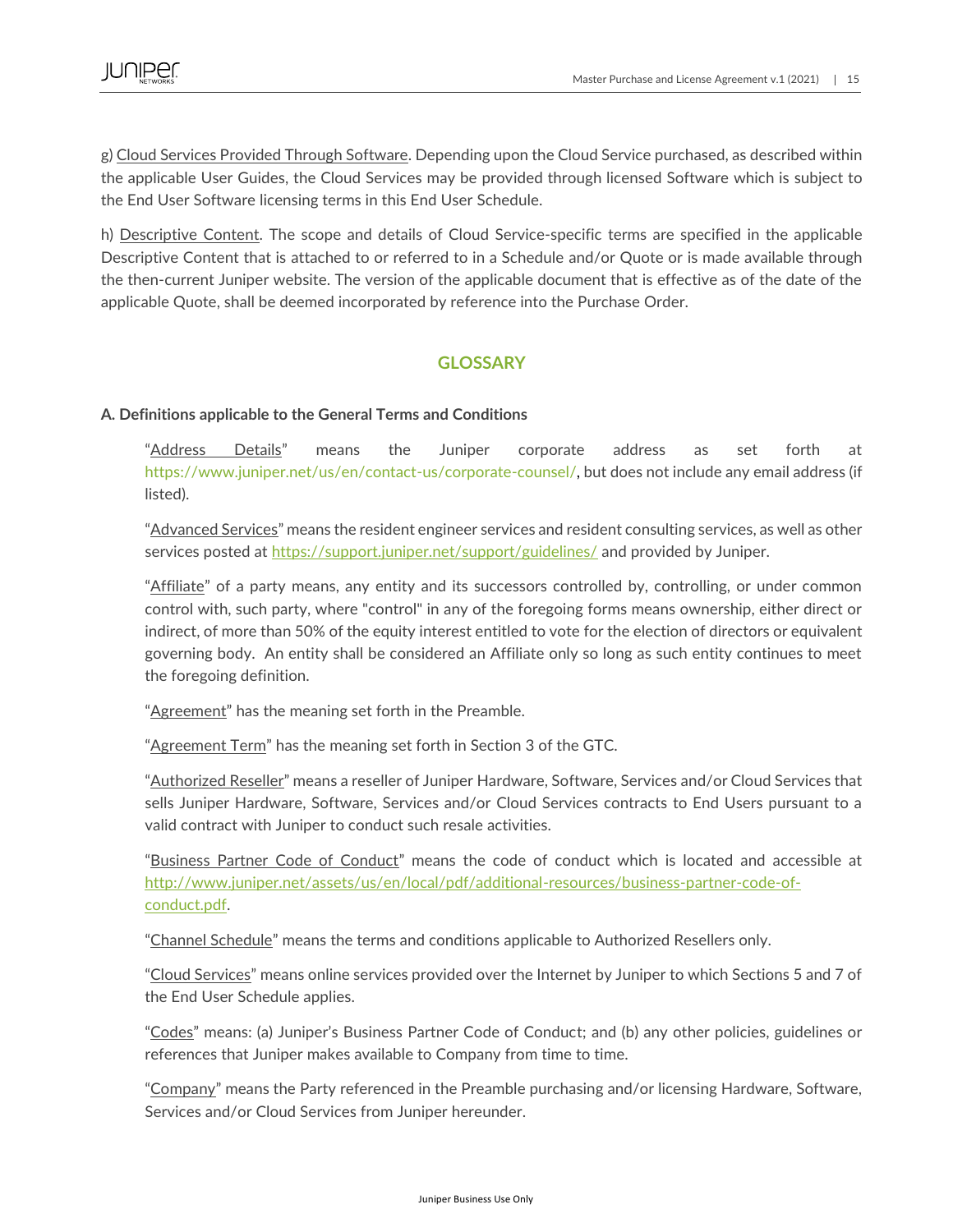"Compliance Rules" means: (a) Laws; (b) any legislation or regulation with respect to anti-bribery, antislavery, anti-corruption (including the U.S. Foreign Corrupt Practices Act and the UK Bribery Act) or antiterrorism; and (c) any Codes.

"Confidential Information" has the meaning set forth in Section 6 of the GTC.

"CSD" or "Cloud Service Description" means a Cloud Service Description, including but not limited to: the incorporated Support Services with any Cloud Service, Juniper's obligations in providing the Cloud Service, and Cloud Service specific privacy and data protection information posted at <http://www.juniper.net/support/guidelines.html> and referencing this Agreement as governing terms for the Cloud Services described therein.

"Descriptive Content" means materials, documentation, and information that describes the Hardware, Software, Services, and/or Cloud Services as made available by Juniper from time to time, and includes "Data Sheets," "Service Description Document(s)," or "Cloud Service Description(s)".

"Documentation" in any form whatsoever, means any Juniper manuals, materials, guides, specifications, tables, charts, diagrams, pictures, schematics, plans, methods, reports or testing procedures, and any information required for training or education purposes and includes any updates, changes, or derivatives of any of the foregoing.

"DPA" has the meaning set forth in Section 7 in the GTC.

"Education Services" means training and education services provided by Juniper.

"Effective Date" has the meaning set forth in Section 3 in the GTC.

"End User" means the person or organization that originally purchases, leases or licenses Hardware, Software, Services and/or Cloud Services from Juniper or an Authorized Reseller for use in such person's or organization's own business operations and not for further distribution or sale.

"End User Data" means all information submitted by Company to Juniper and may include third party data that Company submits to Juniper.

"End User Schedule" means the terms and conditions applicable to End Users only.

"Hardware" means the physical components of Juniper's equipment delivered in connection with this Agreement.

"Indemnitees" has the meaning set forth in Section 9 of the GTC.

"IP Claims" has the meaning set forth in Section 10 of the GTC.

"Juniper " means, if Hardware, Software, Services and/or Cloud Services are shipped, rendered, delivered or deployed by Juniper or an Authorized Reseller to a location in: (a) North America, Central America or South America, Juniper Networks (U.S.), Inc; (b) United Kingdom, Juniper Networks (U.K.) Limited; (c) India, Juniper Networks Solution India Private Limited; (d) Australia, Juniper Networks Australia Pty Ltd; or where a location is not listed above, Juniper Networks International B.V., and in the case of on-site Services, exclusively means the local Juniper Contracting Entity.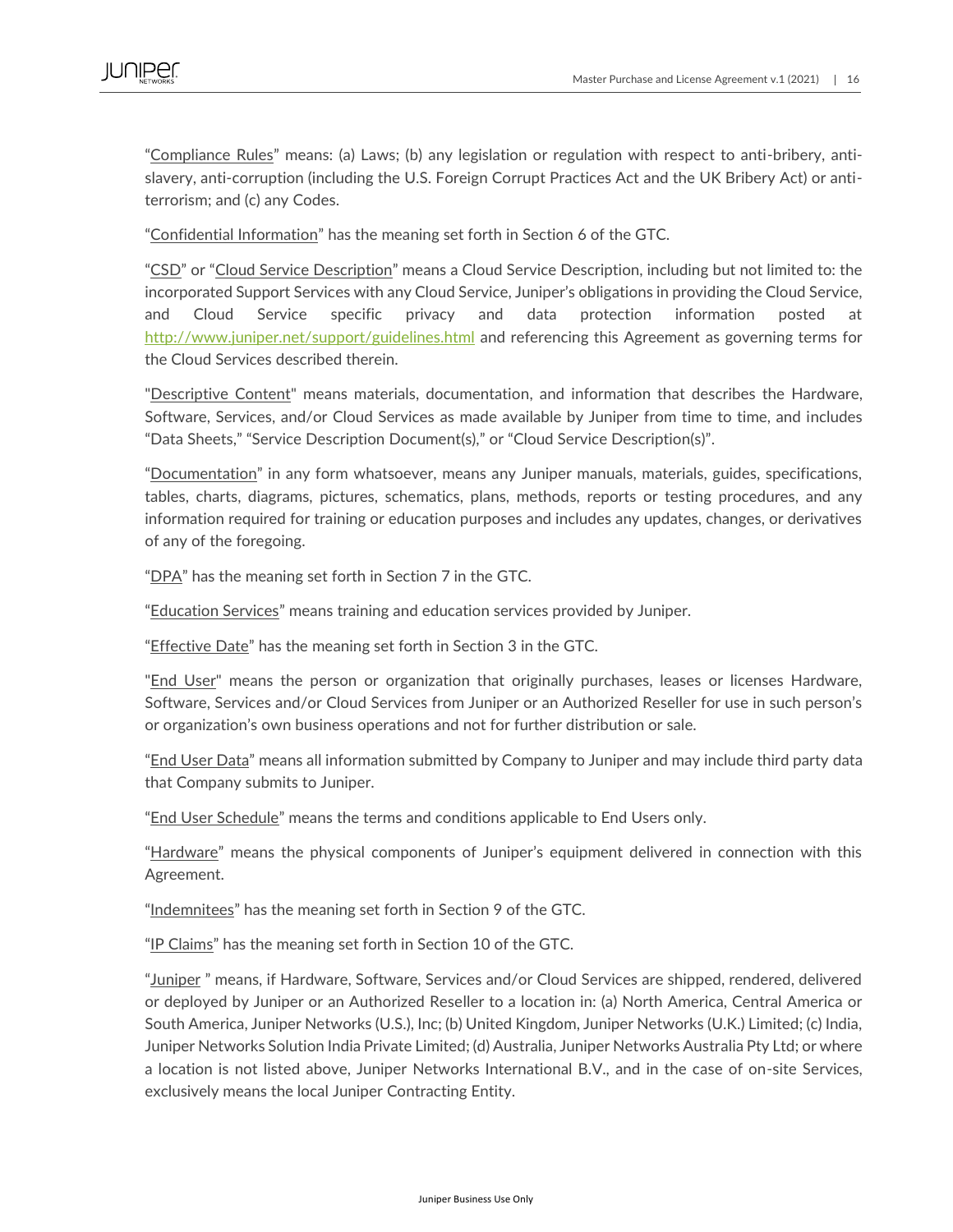"Juniper Contracting Entity" means the Affiliate of Juniper that is the Juniper signatory to the Statement of Work.

"Juniper Privacy Policy" means the Juniper Privacy Policy posted at the following URL: [https://www.juniper.net/us/en/privacy-policy/.](https://www.juniper.net/us/en/privacy-policy/)

"Laws" means laws, ordinances, codes, rules, standards, and regulations of any territory or jurisdiction.

"Maintenance Services" means the technical support services and maintenance provided by Juniper as fully described in the applicable SDD or CSD.

"Onboarding Information" means information that Juniper provides to the Company (as updated from time to time) for the purposes of transacting under this Agreement and, in the case where Company provides information to Juniper, may include End User Data.

"Online Policies, Guidelines and Procedures" means, without limitation, any policies, guidelines, or procedures, that are applicable to any Hardware, Software, Cloud Services, and Services, or that are referenced in this Agreement and that are posted at Juniper's website, [www.juniper.net.](http://www.juniper.net/)

"Party" and "Parties" have the meaning set forth in the Preamble.

"Professional Services" means plan, build, migration and optimization services set forth in a Statement of Work.

"Purchase Order" or "Order" means an Order issued to and accepted by Juniper which is fully authorized by a Company representative and subject to the terms and conditions of this Agreement.

"Purchase Order Requirements" means the Purchase Order Requirements located at [https://partners.juniper.net/partnercenter/sales/product-ordering/.](https://partners.juniper.net/partnercenter/sales/product-ordering/) 

"Preamble" means the terms and conditions contemplated before Section 1 of the GTC.

"Quote" means a Juniper quotation issued to the End User or the Authorized Reseller.

"Receiving Party" has the meaning set forth in Section 6 of the GTC.

"Schedule" means the Channel Schedule and/or the End User Schedule attached to these General Terms and Conditions.

"SDD" or "Services Description Document" means a Services Description Document posted at <http://www.juniper.net/support/guidelines.html> and referencing this Agreement as governing terms for the services described therein.

"Services" means collectively Maintenance Services, Advanced Services, Education Services, and Professional Services.

"Shipping Terms Exhibit" has the meaning set forth in Section 4 of the GTC.

"Special Terms" has the meaning set forth in Section 2 of the GTC.

"Software" means the Juniper machine-readable object code and accompanying activation keys, if any, made available under this Agreement, whether incorporated in the Hardware (e.g., firmware) or delivered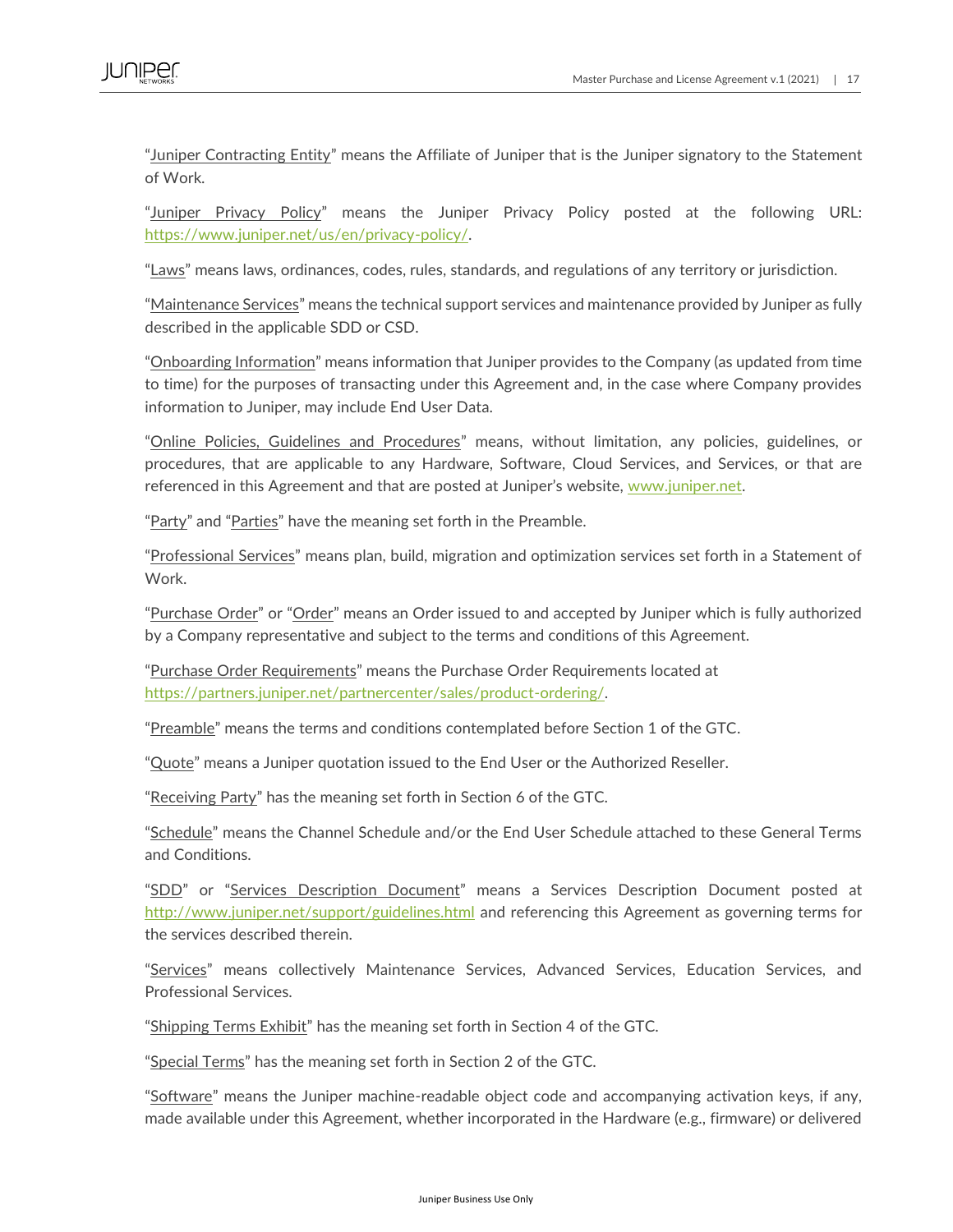separately, and includes Software Releases and any Updates of that Software the End User is entitled to through Maintenance Services.

"Software Release" means a new production version of the Software.

"Statement of Work" or "SOW" means the scope and details of customized Professional Services documented in a mutually agreed to Statement of Work entered into in connection with this Agreement.

"Supported Release" means the version of the Software and certain prior versions of the Software as set forth in Juniper's then current EOL/EOS Policies.

"Tax" or "Taxes" means all taxes, levies, imposts, all custom duties, tariffs, import fees, fines or other charges of whatsoever nature however imposed by any jurisdiction, country or any subdivision or authority thereof in any way connected with this Agreement or any instrument or agreement required hereunder, and all interest, penalties or similar liabilities with respect thereto, except such taxes as are imposed on or measured by a Party's net income or property.

"Update" is defined in the Service Description Document that pertains to the Maintenance Services purchased or included with the Software, as applicable.

#### **B. Definitions applicable to the End User Schedule**

"Approved Source" means Juniper or an Authorized Reseller.

"Client Software" means the portion of the Software which enables End User to access, manage or utilize the Cloud Service.

"Commercial Cloud Service(s)" means a service offered and administered by Juniper, or an authorized third party, whereby End User may without downloading or otherwise taking delivery of a copy of the Software use and access Instances of Software running in a virtual machine environment resident in a networked cloud facility or group of facilities.

"Embedded Software" means the operating system Software pre-installed on the Juniper Platform, and is required for the proper functioning of the Juniper Platform and/or for the proper functioning of the cloud services purchased in connection with the Juniper Platform.

"Embedded Software Licenses" means the limited right to Use the Embedded Software and included in the purchase of the Juniper Platform but does not include the right to Use Separately Licensable Features and may not be used in excess of the Licensed Units identified in the SKU for the Juniper Platform. Embedded Software Licenses are Perpetual unless the Juniper Hardware is leased or provided for demonstration purposes, in which case the Embedded Software License term shall follow the lease term or demonstration period and shall terminate automatically upon the expiration of the lease term or demonstration period.

"Embargoed Region" means a country or region subject to comprehensive embargo under US or Netherlands law or regulation or that is classified under US Export Administration Regulations (EAR) as a Group E:1 or E:2 country (see US EAR Supplement No. 1 to Part 740). Regions qualifying under this definition of Embargoed Region as of January 2018 include Cuba, Iran, North Korea, Syria, and the region of Crimea.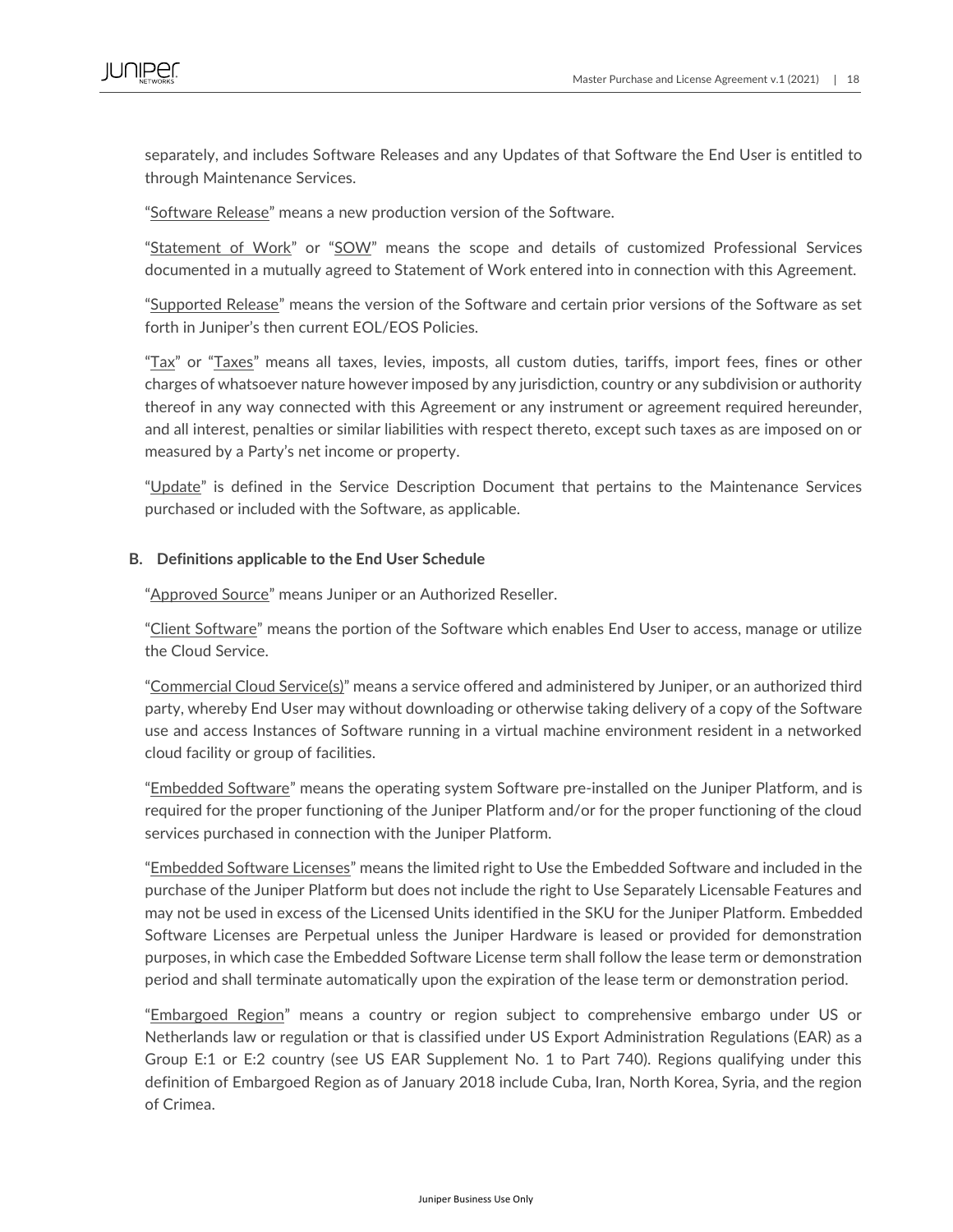"End User Data" means all information submitted by End User to the Cloud Services and may include third party data that End User submits to the Cloud Services.

"EOL/EOS Policies" means policies and guidelines published at [https://www.juniper.net/support/eol/#](https://www.juniper.net/support/eol/)  pertaining to product end of life notifications, last order date, end of engineering support, end of support, and like product end of life milestones for Juniper Hardware, Software, Services, and/or Cloud Services.

"Feature Set License" means the limited right to Use solely the certain set of features and functionalities of the Software as described in the Fulfillment Email and SKU, regardless of whether any additional feature or functionality is unlocked and thus accessible to End User in the Software. Feature Set Licenses may also be combined with other Juniper Software licenses.

"Fulfillment Email" means the email document that confirms the End User's purchase of the Software Licenses and/or the Cloud Service for the associated Subscription Term, SKU(s) and, if applicable, contains the activation code or license key, respectively for Software Licenses and/or the Cloud Service, and may be sent by Juniper to (a) the End User directly; or (b) the Authorized Reseller transacting with the End User.

"Instance" means each time the Software runs on any device.

"Java Rightsholder" means Oracle America, Inc.

"Java Trademark Guidelines" are available at [http://www.oracle.com/us/technologies/java/java-licensing](http://www.oracle.com/us/technologies/java/java-licensing-logo-guidelines-1908204.pdf)[logo-guidelines-1908204.pdf.](http://www.oracle.com/us/technologies/java/java-licensing-logo-guidelines-1908204.pdf)

"Juniper Platform" means any Juniper-provided, but not any third-party-provided, Hardware.

"Juniper Solutions" has the meaning set forth in Section 1 of the End User Schedule.

"License Metric" means a unit of measurement that restricts the scope of use of the Software (e.g., Feature Set License, Instance, Network Element or Node, Session Socket or CPU Socket or Throughput or any other unit of measurement set forth in a SKU) or Fulfillment Email).

"License Term" means the period of time that the Software is licensed to be Used by End User, subject to the terms and conditions of this Agreement.

"Licensed Units" mean a number of units under a License Metric that limits the Use of the licensed Software or use of the Cloud Services (e.g. 10M, 50 Nodes, 1000 Sessions or any other units under a License Metric set forth in a SKU or Fulfillment Email) as set forth in the Fulfillment Email.

"Malicious Code" means viruses, worms, time bombs, trojan horses and other harmful or malicious code, files, scripts, agents, programs, or any identifying information or other metadata associated with them, such as suspected malicious website, URL, or IP addresses.

"Network Element" or "Node" means a physical or virtual device that is recognizable by the Software as a unique device that the Software may directly or indirectly administer, monitor, manage, provision, or configure.

"Non-commercial License" means Software that is used for Non-commercial Purposes.

"Non-commercial Purposes" has the meaning set forth in Section 7.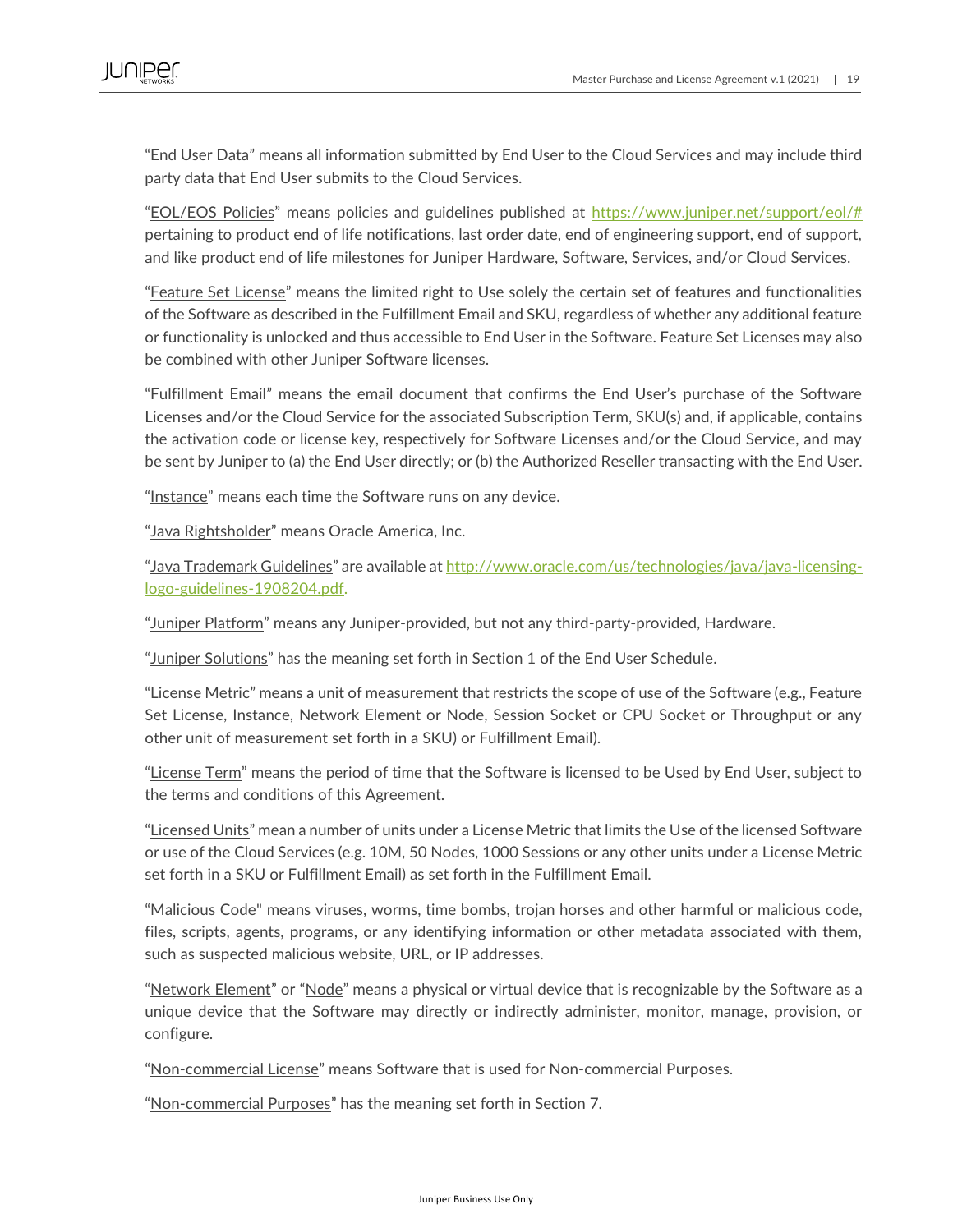"Perpetual License" means a license that continues until the first to occur of termination by Juniper or End User's violation of any term or condition of this Agreement, unless such violation is waived in writing by Juniper, and does not include a Subscription License or a Non-commercial License.

"Processed Data" means information about End User's devices or systems generated or otherwise provided in connection with End User's usage of the Cloud Service, as well as any network management information or configuration data generated or otherwise provided from the use of End User's Processed Data with the Cloud Service.

"Separately Licensable Features" means specific features and functionalities of the Software that may only be Used if a Feature Set License is obtained and such features and functionalities are expressly set forth in a SKU) or Fulfillment Email.

"Session" means a stateful information exchange connection established for communication between two devices through a gateway.

"Service and Support Inspection and Reinstatement Policy" means Juniper's Service and Support Inspection and Reinstatement Policy that can be accessed at [https://support.juniper.net/support/pdf/guidelines/990222.pdf.](https://support.juniper.net/support/pdf/guidelines/990222.pdf)

"Service Contract" means a contract for Support Services provided directly by Juniper to the End User as more fully described in the relevant Services Description Document ("SDD") or Cloud Services Description ("CSD") posted at <http://www.juniper.net/support/guidelines.html> (and any reference to the 'End User Support Agreement or 'EUSA' in a SDD or CSD is a reference to the applicable terms and conditions within this Schedule), and itemized in a Quote and/or Purchase Order as applicable.

"SKU" means a stock-keeping unit or unique identifier for each distinct product and service that can be purchased and any summary description of such product or service associated therewith.

"Socket" or "CPU Socket" means a mechanical component that provides electrical connectivity between a microprocessor and a printed circuit board.

"Subscription" means a license to Use the Software and/or Cloud Services with accompanying Maintenance Services solely during a fixed Subscription Term, unless terminated earlier by Juniper pursuant to the terms and conditions of this Agreement.

"Subscription Term" means the period of time during which a Software subscription or Cloud Services subscription is active, as set forth in the Fulfillment Email.

"Support Services" means collectively Maintenance Services, Advanced Services, and Education Services.

"Throughput" means the maximum possible bits of inbound data traffic capable of being processed per second by an Instance of Software. A Throughput license may not be split across multiple Instances. Throughput licenses will be identified in the SKU description and Fulfillment Email in units of megabits per second (Mbps or M), gigabits per second (Gbps or G), or terabits per second (Tbps or T).

"True Up" means an End User accounting and payment for all deployments or Use of unpurchased or unlicensed Juniper Hardware, Software, Services and/or Cloud Services.